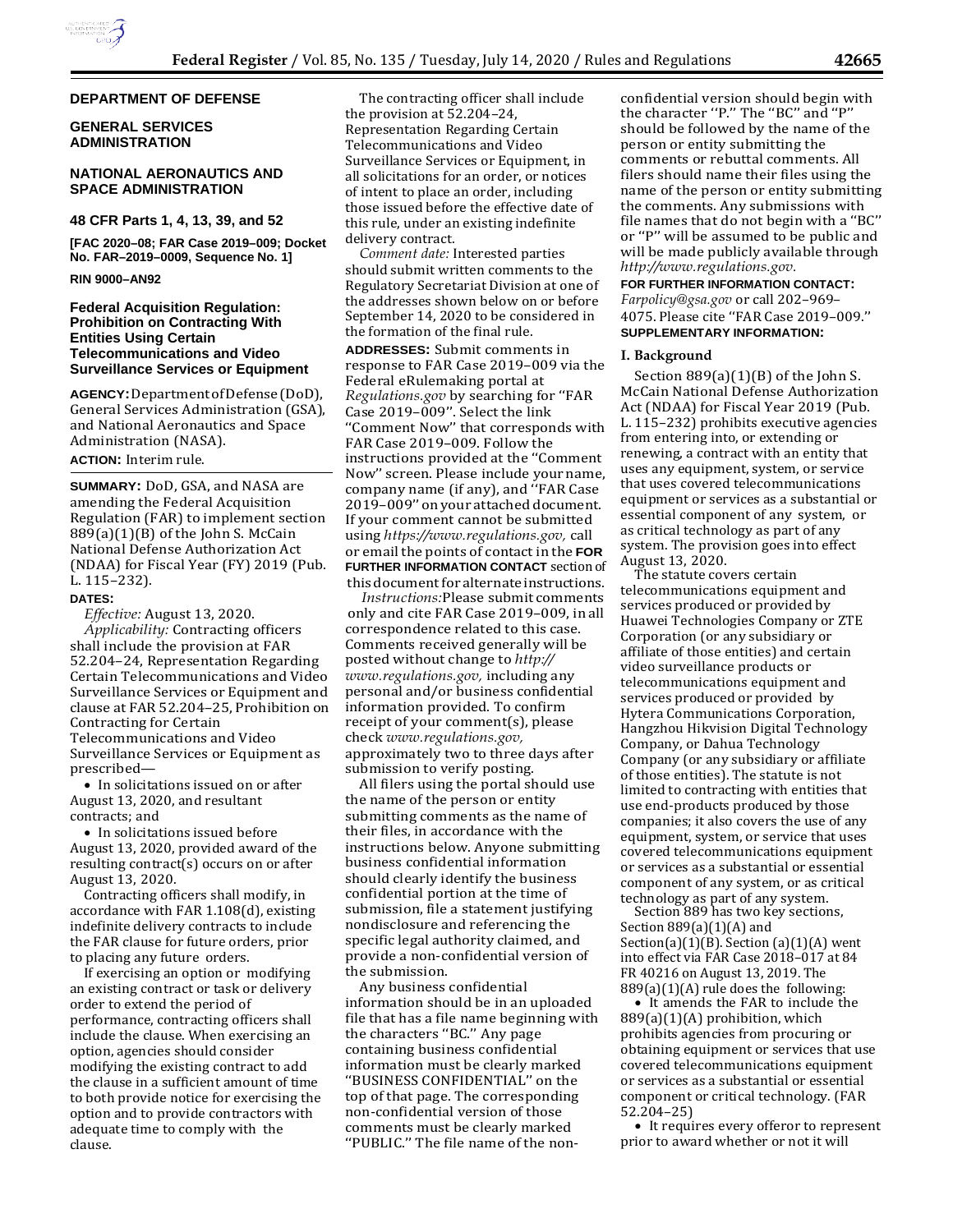provide covered telecommunications equipment or services and, if so, to furnish additional information about the covered telecommunications equipment or services. (FAR 52.204–24)

• It mandates that contractors report (within one business day) any covered telecommunications equipment or services discovered during the course of contract performance. (FAR 52.204–25)

In order to decrease the burden on contractors, the FAR Council published a second interim rule for 889(a)(1)(A), at 84 FR 68314 on December 13, 2019. This rule allows an offeror that represents ''does not'' in the annual representation at FAR 52.204–26 to skip the offer-by-offer representation within the provision at FAR 52.204–24.

The FAR Council will address the public comments received on both previous interim rules in a subsequent rulemaking. In addition, each agency has the opportunity under 889(a)(1)(A) to issue agency-specific procedures (as they do for any acquisition-related requirement). For example, GSA issued a FAR deviation <sup>1</sup> where GSA categorized risk to eliminate the representations for low and medium risk GSA-funded orders placed under GSA indefinite-delivery contracts. For agency-specific procedures, please consult with the requiring agency.

This rule implements 889(a)(1)(B) and requires submission of a representation with each offer that will require all offerors to represent, after conducting a reasonable inquiry, whether covered telecommunications equipment or services are used by the offeror. DoD, GSA, and NASA recognize that some agencies may need to tailor the approach to the information collected based on the unique mission and supply chain risks for their agency.

In order to reduce the information collection burden imposed on offerors subject to the rule, DoD, GSA, and NASA are currently working on updates to the System for Award Management (SAM) to allow offerors to represent annually after conducting a reasonable inquiry. Only offerors that provide an affirmative response to the annual representation would be required to provide the offer-by-offer representation in their offers for contracts and for task or delivery orders under indefinitedelivery contracts. Similar to the initial rule for section  $889(a)(1)(A)$ , that was published as an interim rule on August 13, 2019 and was followed by a second interim rule on December 13, 2019 to update the System for Award Management, the FAR Council intends

to publish a subsequent rulemaking once the updates are ready in SAM.

#### *Overview of the Rule*

This rule implements section 889 (a)(1)(B) and applies to Federal contractors' use of covered telecommunications equipment or services as a substantial or essential component of any system, or as critical technology as part of any system. The rule seeks to avoid the disruption of Federal contractor systems and operations that could in turn disrupt the operations of the Federal Government, which relies on contractors to provide a range of support and services. The exfiltration of sensitive data from contractor systems arising from contractors' use of covered telecommunications equipment or services could also harm important governmental, privacy, and business interests. Accordingly, due to the privacy and security risks associated with using covered telecommunications equipment or services as a substantial or essential component or critical technology of any system, the prohibition applies to any use that meets the threshold described above. It amends the following sections of the FAR:

• FAR subpart 4.21, Prohibition on Contracting for Certain Telecommunications and Video Surveillance Services or Equipment.

• The provision at 52.204–24, Representation Regarding Certain Telecommunications and Video Surveillance Services or Equipment.

• The contract clause at 52.204–25, Prohibition on Contracting for Certain Telecommunications and Video Surveillance Services or Equipment.

#### *Definitions Discussed in This Rule*

This rule does not change the definition adopted in the first interim rule of ''critical technology,'' which was included in the Foreign Investment Risk Review Modernization Act of 2018 (FIRRMA) (Section 1703 of Title XVII of the NDAA for FY 2019, Pub. L. 115–232, 50 U.S.C. 4565(a)(6)(A)). The rule does not change the definitions of ''Covered foreign country,'' ''Covered telecommunications equipment or services,'' and ''Substantial or essential component.'' The term offeror will continue to refer to only the entity that executes the contract.

This rule also adds new definitions for ''backhaul,'' ''interconnection arrangements,'' ''reasonable inquiry,'' and ''roaming,'' to provide clarity regarding when an exception to the prohibition applies. These terms are not currently defined in Section 889 or

within the FAR. These definitions were developed based on consultation with subject matter experts as well as analyzing existing telecommunications regulations and case law.2

The FAR Council is considering as part of finalization of this rulemaking with an effective date no later than August 13, 2021, to expand the scope to require that the prohibition at 52.204– 24(b)(2) and 52.204–25(b)(2) applies to the offeror and any affiliates, parents, and subsidiaries of the offeror that are domestic concerns, and expand the representation at 52.204–24(d)(2) so that the offeror represents on behalf of itself and any affiliates, parents, and subsidiaries of the offeror that are domestic concerns, as to whether they use covered telecommunications equipment or services. Section IV of this rule is requesting specific feedback regarding the impact of this potential change, as well as other pertinent policy questions of interest, in order to inform finalization of this and potential future subsequent rulemakings.

## **II. Discussion and Analysis**

To implement section 889(a)(1)(B), the contract clause at 52.204–25 was amended to prohibit agencies ''from entering into a contract, or extending or renewing a contract, with an entity that uses any equipment, system, or service that uses covered telecommunications equipment or services as a substantial or essential component of any system, or as critical technology as part of any system,'' unless an exception applies or a waiver is granted. This prohibition applies at the prime contract level to an entity that uses any equipment, system, or service that itself uses covered telecommunications equipment or services as a substantial or essential component of any system, or as critical technology as part of any system, regardless of whether that usage is in performance of work under a Federal contract.

The 52.204–25 prohibition under section  $889(a)(1)(A)$  will continue to flow down to all subcontractors; however, as required by statute the prohibition for section 889(a)(1)(B) will not flow down because the prime contractor is the only ''entity'' that the agency ''enters into a contract'' with, and an agency does not directly ''enter into a contract'' with any subcontractors, at any tier.

The rule also adds text in subpart 13.2, Actions at or Below the Micro-

<sup>1</sup>*[https://www.acquisition.gov/gsa-deviation/](https://www.acquisition.gov/gsa-deviation/supply-chain-aug13) [supply-chain-aug13.](https://www.acquisition.gov/gsa-deviation/supply-chain-aug13)*

<sup>2</sup>*See FiberTower Spectrum Holdings, LLC* v. *F.C.C.,* 782 F.3d 692, 695 (D.C. Cir. 2015); *Worldcall Interconnect, Inc.* v. *Fed. Commc'ns Comm'n,* 907 F.3d 810, 814 (Nov. 15, 2018).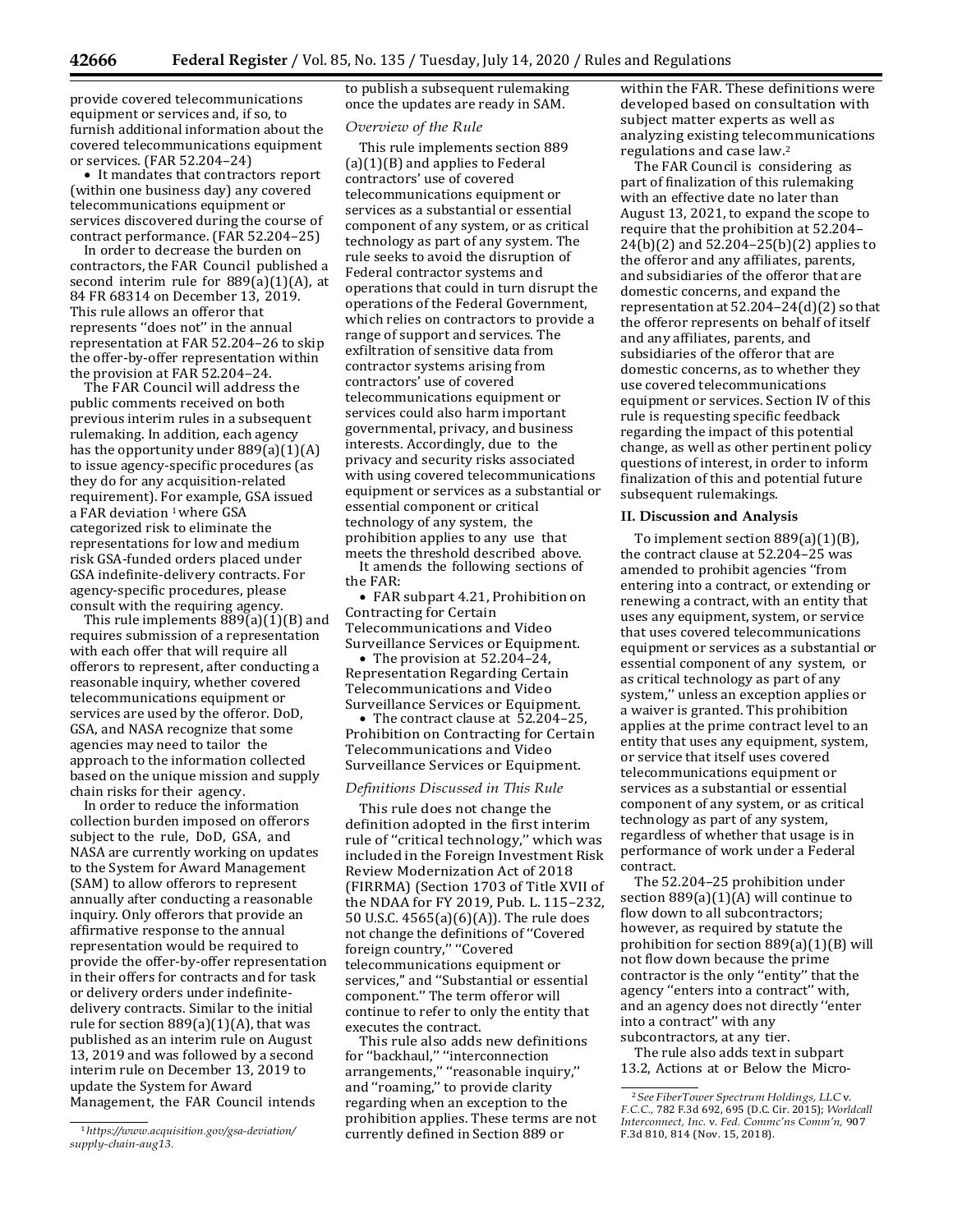Purchase Threshold, to address section 889(a)(1)(B) with regard to micropurchases. The prohibition will apply to all FAR contracts, including micropurchase contracts.

#### *Representation Requirements*

Representations and Certifications are requirements that anyone wishing to apply for Federal contracts must complete. They require entities to represent or certify to a variety of statements ranging from environmental rules compliance to entity size representation.

Similar to the previous rule for section 889(a)(1)(A), that was published as an interim rule on August 13, 2019, and was followed by a second interim rule on December 13, 2019, that updated the System for Award Management (SAM), the FAR Council is in the process of making updates to SAM requiring offerors to represent whether they use covered telecommunications equipment or services, or use any equipment, system, or service that uses covered telecommunications equipment or services within the meaning of this rule. This rule will add a new OMB Control Number to the list at FAR 1.106 of OMB approvals under the Paperwork Reduction Act. Offerors will consult SAM to validate whether they use equipment or services listed in the definition of ''covered telecommunications equipment or services'' (see FAR 4.2101).

An entity may represent that it does not use covered telecommunications equipment or services, or use any equipment, system, or service that uses covered telecommunications equipment or services within the meaning of this rule, if a reasonable inquiry by the entity does not reveal or identify any such use. A reasonable inquiry is an inquiry designed to uncover any information in the entity's possession about the identity of the producer or provider of covered telecommunications equipment or services used by the entity. A reasonable inquiry need not include an internal or third-party audit.

#### *Grants*

Grants are not part of this FAR based regulation and are handled separately. Please note guidance on Section 889 for grants, which are not covered by this rule, was posted for comment at *[https://](https://www.federalregister.gov/documents/2020/01/22/2019-28524/guidance-for-grants-and-agreements) [www.federalregister.gov/documents/](https://www.federalregister.gov/documents/2020/01/22/2019-28524/guidance-for-grants-and-agreements) [2020/01/22/2019-28524/guidance-for](https://www.federalregister.gov/documents/2020/01/22/2019-28524/guidance-for-grants-and-agreements)[grants-and-agreements.](https://www.federalregister.gov/documents/2020/01/22/2019-28524/guidance-for-grants-and-agreements)*

#### *Agency Waiver Process*

Under certain circumstances, section  $889(d)(1)$  allows the head of an executive agency to grant a one-time

waiver from  $889(a)(1)(B)$  on a case-bycase basis that will expire no later than August 13, 2022. Executive agencies must comply with the prohibition once the waiver expires. The executive agency will decide whether or not to initiate the formal waiver process based on market research and feedback from Government contractors during the acquisition process, in concert with other internal factors. The submission of an offer will mean the offeror is seeking a waiver if the offeror makes a representation that it uses covered telecommunications equipment or services as a substantial or essential component of a system, or as critical technology as part of any system and no exception applies. Once an offeror submits its offer, the contracting officer will first have to decide if a waiver is necessary to make an award and then request the offeror to provide: (1) A compelling justification for the additional time to implement the requirements under 889(a)(1)(B), for consideration by the head of the executive agency in determining whether to grant a waiver; (2) a full and complete laydown of the presences of covered telecommunications or video surveillance equipment or services in the entity's supply chain; and (3) a phase-out plan to eliminate such covered telecommunications equipment or services from the entity's systems. This does not preclude an offeror from submitting this information with their offer, in advance of a contracting officer decision to initiate the formal waiver request through the head of the executive agency.

Since the formal waiver is initiatedby an executive agency and the executive agency may not know if covered telecommunications equipment or service will be used as part of the supply chain until offers are received, a determination of whether a waiver should be considered may not be possible until offers are received and the executive agency analyzes the representations from the offerors.

Given the extent of information necessary for requesting a waiver, the FAR Council anticipates that any waiver would likely take at least a few weeks to obtain. Where mission needs do not permit time to obtain a waiver, agencies may reasonably choose not to initiate one and to move forward and make award to an offeror that does not require a waiver.

Currently, FAR 4.2104 directs contracting officers to follow agency procedures for initiating a waiver request. Since a waiver is based on the agency's judgment concerning particular uses of covered telecommunications

equipment or services, a waiver granted for one agency will not necessarily shed light on whether a waiver is warranted in a different procurement with a separate agency. This agency waiver process would be the same for both new and existing contracts. If a waiver is granted, with respect to particular use of covered telecommunications equipment or services, the contractor will still be required to report any additional use of covered telecommunications equipment or services discovered or identified during contract performance in accordance with 52.204–25(d).

Before granting a waiver, the agency must: (1) Have designated a senior agency official for supply chain risk management, responsible for ensuring the agency effectively carries out the supply chain risk management functions and responsibilities described in law, regulation, and policy; additionally this senior agency official will serve as the primary liaison with the Federal Acquisition Security Council (FASC); (2) establish participation in an information-sharing environment when and as required by the FASC to facilitate interagency sharing of relevant supply chain risk information; and (3) notify and consult with the Office of the Director of National Intelligence (ODNI) on the issue of the waiver request: The agency may only grant the waiver request after consulting with ODNI and confirming that ODNI does not have existing information suggesting that the waiver would present a material increase in risk to U.S. national security. Agencies may satisfy the consultation requirement by making use of one or more of the following methods as made available to agencies by ODNI (as appropriate): Guidance, briefings, best practices, or direct inquiry. If the agency has met the three conditions enumerated above and intends to grant the waiver requested, the agency must notify the ODNI and the FASC 15 days prior to granting the waiver, and provide notice to the appropriate Congressional committees within 30 days of granting the waiver. The notice must include:

(1) An attestation by the agency that granting of the waiver would not, to the agency's knowledge having conducted the necessary due diligence as directed by statute and regulation, present a material increase in risk to U.S. national security; and

(2) The required full and complete laydown of the presences of covered telecommunications or video surveillance equipment or services in the entity's supply chain; and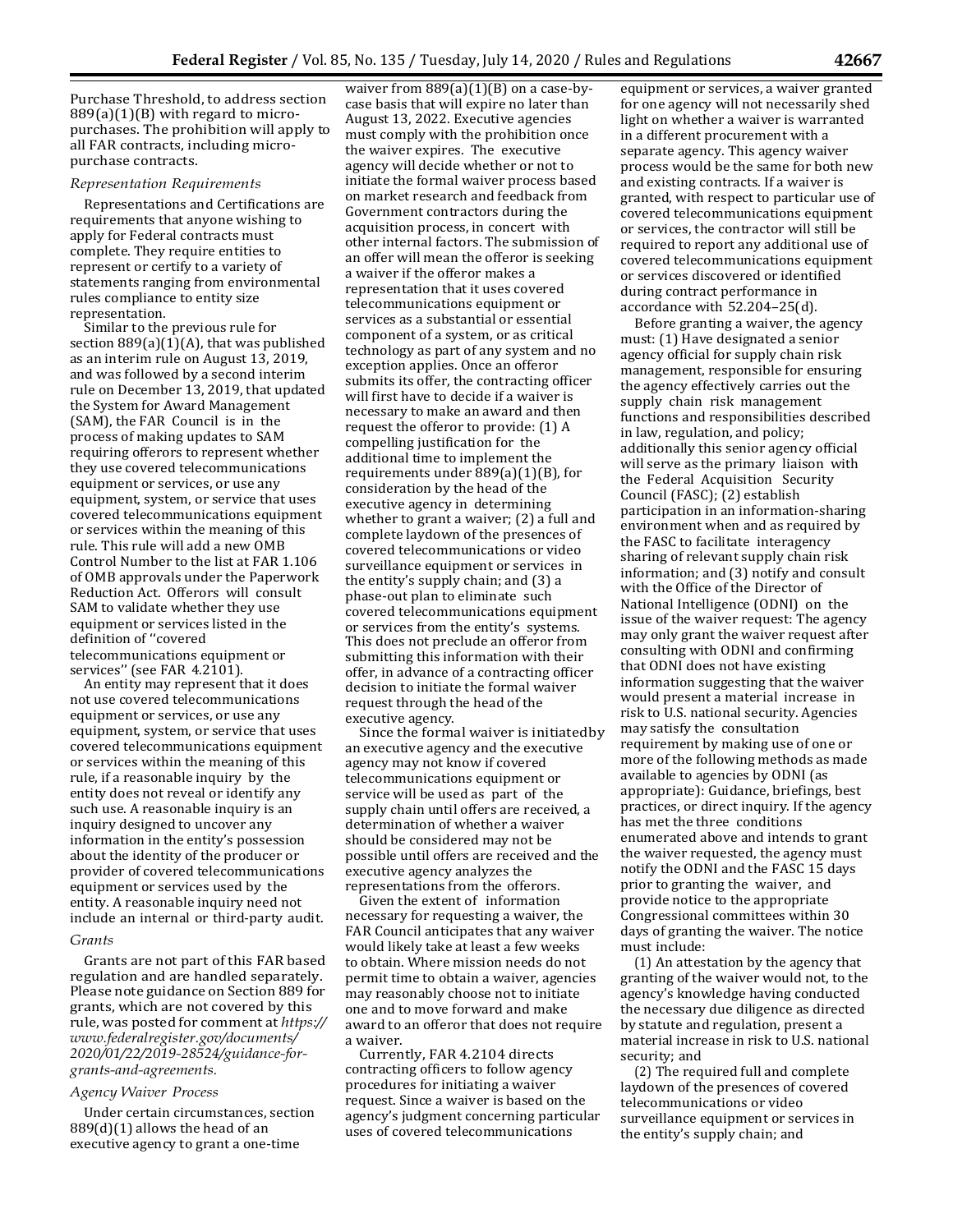(3) The required phase-out plan to eliminate covered telecommunications or video surveillance equipment or services from the entity's systems.

The laydown described above must include a description of each category of covered telecommunications or video surveillance equipment or services discovered after a reasonable inquiry, as well as each category of equipment, system, or service used by the entity in which such covered technology is found after such an inquiry.

In the case of an emergency, including a declaration of major disaster, in which prior notice and consultation with the ODNI and prior notice to the FASC is impracticable and would severely jeopardize performance of missioncritical functions, the head of an agency may grant a waiver without meeting the notice andconsultationrequirements to enable effective mission critical functions or emergency response and recovery.In the case of a waiver granted in response to an emergency, the head of an agency granting the waiver must make a determination that the notice and consultation requirements are impracticable due to an emergency condition, and within 30 days ofaward, notify the ODNI, the FASC, and Congress of the waiver issued under emergency circumstances.

The provision of a waiver does not alter or amend any other requirements of U.S. law, including any U.S. export control laws and regulations or protections for sensitive sources and methods. In particular, any waiver issued pursuant to these regulations is not authorization by the U.S. Government to export, reexport, or transfer(in-country)itemssubjecttothe Export Administration or International Traffic in Arms Regulations (15 CFR 730–774 and 22 CFR 120–130, respectively).

# *Director of National Intelligence Waiver*

The statute also permits the Director of National Intelligence (DNI) to provide a waiver if the Director determines one is in the national security interests of the United States.3 The statute does not include an expiration date for the DNI waiver. This authority is separate and distinct from that granted to an agency head as outlined above.

#### *ODNI Categorical Scenarios*

Additionally, the ODNI, in consultation with the FASC, will issue on an ongoing basis, for use in informing agency waiver decisions, guidance describing categorical uses or commonly-occurring use scenarios

where presence of covered telecommunications equipment or services is likely or unlikely to pose a national security risk.

#### *Other Technical Changes*

The solicitation provision at 52.204– 24 has two representations, one for 889(a)(1)(A) and one for 889(a)(1)(B). This rule adds the representation for 889(a)(1)(B). The solicitation provision at 52.204–24 also has two disclosure sections, one for  $889(a)(1)(A)$  and one for  $889(a)(1)(B)$ . This rule adds the disclosure section for 889(a)(1)(B) with separate reporting elements depending on whether the procurement is for equipment, services related to item maintenance, or services not associated with item maintenance. The reporting elements within the disclosure are different for each category because the information needed to identify whether the prohibition applies varies for these three types of procurements. This rule also administratively renumbers the paragraphs under the disclosure section. Finally, this rule will add crossreferences in FAR parts 39, Acquisition of Information Technology, and to the coverage of the section 889 prohibition at FAR subpart 4.21.

#### *Expected Impact of This Rule*

The FAR Council recognizes that this rule could impact the operations of Federal contractors in a range of industries—including in the health-care, education, automotive, aviation, and aerospace industries; manufacturers that provide commercially available off-theshelf (COTS) items; and contractors that provide building management, billing and accounting, and freight services. The rule seeks to minimize disruption to the mission of Federal agencies and contractors to the maximum extent possible, consistent with the Federal Government's ability to ensure effective implementation and enforcement of the national security measures imposed by Section 889. As set forth in Section III.C below, the FAR Council recognizes the substantial benefits that will result from this rule.

To date, there is limited information on the extent to which the various industries will be impacted by this rule implementing the statutory requirements of section 889. To better understand the potential impact of section 889 (a)(1)(B), DoD hosted a public meeting on March 2, 2020 (See 85 FR 7735) to facilitate the Department's planning for the implementation of Section 889(a)(1)(B).

NASA also hosted a Section 889 industry engagement event on January 30, 2020, to obtain additional

information on the impact this prohibition will have on NASA contractors' operations and their ability to support NASA's mission.

In addition, the FAR Council hosted a public meeting on July 19, 2019, and GSA hosted an industry engagement event on November 6, 2019 (*[https://](https://interact.gsa.gov/FY19NDAASection889) [interact.gsa.gov/FY19NDAASection889](https://interact.gsa.gov/FY19NDAASection889)*) to gather additional information on how section 889 could affect GSA's business and supply chain. The presentations are located at *[https://interact.gsa.gov/](https://interact.gsa.gov/FY19NDAASection889) [FY19NDAASection889.](https://interact.gsa.gov/FY19NDAASection889)*

Please note presentations and comments from the public meetings are *not* considered public comments on this rule.

The FAR Council notes this rule is one of a series of actions with regard to section 889 and the impact and costs to all industry sectors, including COTS items manufacturers, resellers, consultants, etc. is not well understood and is still being assessed. For example, in a filing to the Federal Communications Commission, theRural Wireless Association estimated that at least 25% of its carriers would be impacted.4

In addition, while the rule will be effective as of August 13, 2020, the FAR Council is seeking public comment, including, as indicated below, on the potential impact of the rule on the affected industries. After considering the comments received, a final rule will be issued, taking into account and addressing the public comments.*See* 41 U.S.C. 1707.

# *IndustryCostsforNewRepresentation and Scope of Section 889(a)(1)(B)*

The statute includes two exceptions at  $889$  (a)(2)(A) and (B). The exception at  $889(a)(2)(A)$  allows the head of executive agency to procure with an entity ''to provide a service that connects to the facilities of a third-party, such as backhaul, roaming, or interconnection arrangements.'' The exception at 889(a)(2)(B) allows an entity to procure ''telecommunications equipment that cannot route or redirect user data traffic or [cannot] permit visibility into any user data or packets that such equipment transmits or otherwise handles.'' The exception allowing for procurement of services that connect to the facilities of a thirdparty, such as backhaul, roaming, or interconnection arrangements applies only to a Government agency that is contracting with an entity to provide a service. Therefore, the exception does

<sup>3</sup> Sec. 889(d)(2).

<sup>4</sup>*[https://ecfsapi.fcc.gov/file/12080817518045/](https://ecfsapi.fcc.gov/file/12080817518045/FY%202019%20NDAA%20Reply%20Comments%20-%20FINAL.pdf) [FY%202019%20NDAA%20Reply%20Comments](https://ecfsapi.fcc.gov/file/12080817518045/FY%202019%20NDAA%20Reply%20Comments%20-%20FINAL.pdf) [%20-%20FINAL.pdf.](https://ecfsapi.fcc.gov/file/12080817518045/FY%202019%20NDAA%20Reply%20Comments%20-%20FINAL.pdf)*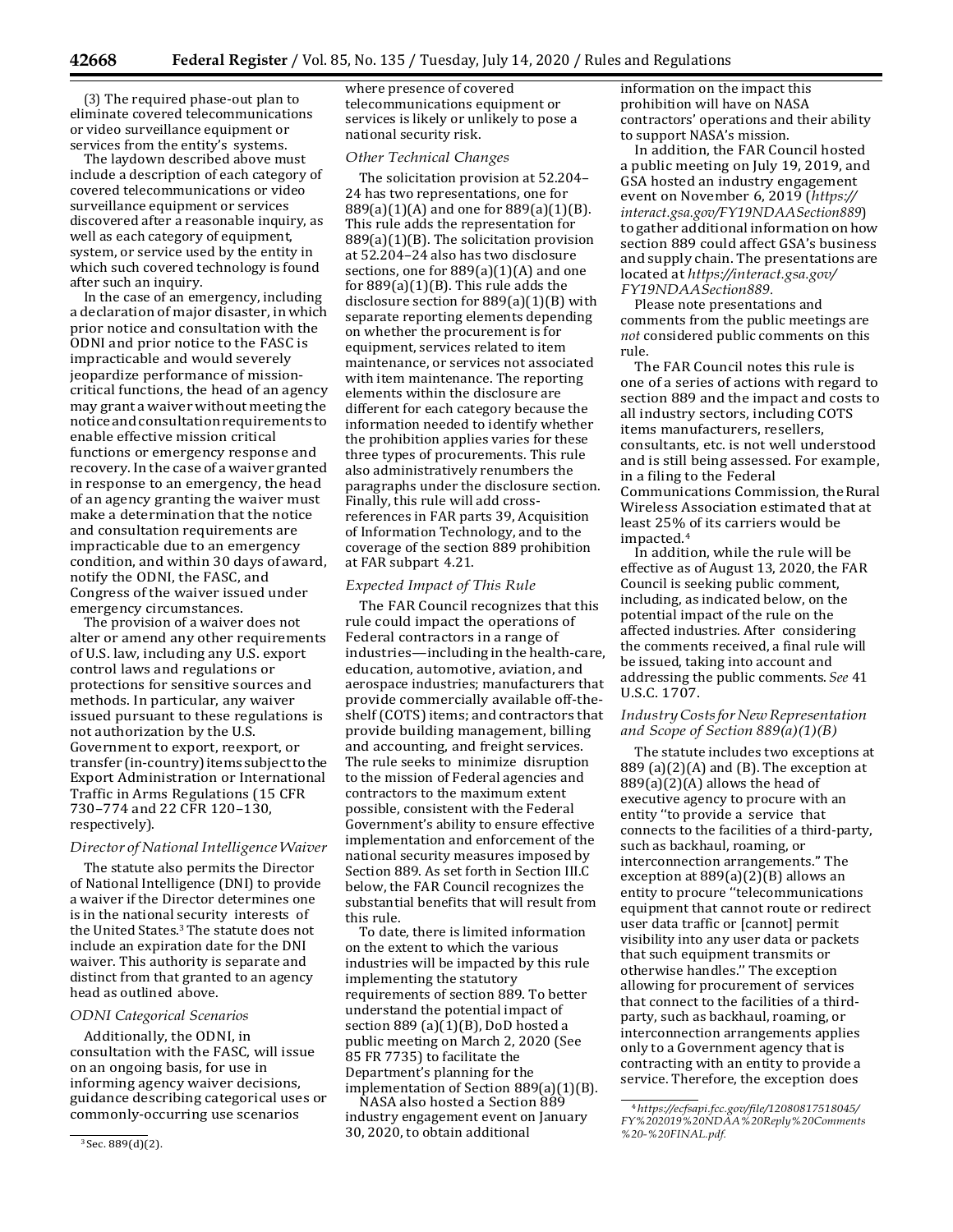not apply to a contractor's use of a service that connects to the facilities of a third-party, such as backhaul, roaming, or interconnection arrangements. As a result, the Federal Government is prohibited from contracting with a contractor that uses covered telecommunications equipment or services to obtain backhaul services from an internet service provider, unless a waiver is granted.

#### **III. Regulatory Impact Analysis Pursuant to Executive Orders 12866 and 13563**

The costs and transfer impacts of section 889(a)(1)(B) are discussed in the analysis below. This analysis was developed by the FAR Council in consultation with agency procurement officials and OMB. We request public comment on the costs, benefits, and transfers generated by this rule.

### *A. Risks to Industry of Not Complying With 889*

As a strictly contractual matter, an organization's failure to submit an accurate representation to the Government constitutes a breach of contract that can lead to cancellation, termination, and financial consequences.

Therefore, it is important for contractors to develop a compliance plan that will allow them to submit accurate representations to the Government in the course of their offers.

# *B. Contractor Actions Neededfor Compliance*

Adopting a robust, risk-based compliance approach will help reduce the likelihood of noncompliance. During the first year that  $889(a)(1)(B)$  is in effect, contractors and subcontractors will need to learn about the provision and its requirements as well as develop a compliance plan. The FAR Council assumes the following steps would most likely be part of the compliance plan developed by any entity.

1. *Regulatory Familiarization.* Read and understand the rule and necessary actions for compliance.

2. *Corporate Enterprise Tracking.* The entity must determine through a reasonable inquiry whether the entity itself uses ''covered telecommunications'' equipment or services as a substantial or essential component of any system, or as critical technology as part of any system. This includes examining relationships with any subcontractor or supplier for which the prime contractor has a Federal

# contract and uses the supplier or  $\frac{5 \cdot \frac{1}{2} \cdot 5 \cdot \frac{1}{2}}{5 \cdot \frac{1}{2} \cdot \frac{1}{2} \cdot \frac{1}{2}}$  subcontractor's "covered

telecommunications" equipment or *national-security-strategy-new-era*/.

services as a substantial or essential component of any system. A reasonable inquiry is an inquiry designed to uncover any information in the entity's possession—primarily documentation or other records—about the identity of the producer or provider of covered telecommunications equipment or services used by the entity. A reasonable inquiry need not include an internal or third-party audit.

3. *Education.* Educate the entity's purchasing/procurement, and materials management professionals to ensure they are familiar with the entity's compliance plan.

4. *Cost of Removal (if the entity independently decides to).* Once use of covered equipment and services is identified, implement procedures if the entity decides to replace existing covered telecommunications equipment or services and ensure new equipment and services acquired for use by the entity are compliant.

5. *Representation.* Provide representation to the Government regarding whether the entity uses covered telecommunications equipment and services and alert the Government if use is discovered during contract performance.

6. *Cost to Develop a Phase-out Plan and Submit WaiverInformation.* For entities for which a waiver will be requested, (1) develop a phase-out plan to phase-out existing covered telecommunications equipment or services, and (2) provide waiver information to the Government to include the phase-out plan and the complete laydown of the presence of the covered telecommunications equipment or services.

### *C. Benefits*

This rule provides significant national security benefits to the general public. According to the White House article ''A New National Security Strategy for a New Era'', the four pillars of the National Security Strategy (NSS) are to protect the homeland, promote American prosperity, preserve peace through strength, and advance American influence.<sup>5</sup> The purpose of this rule is to align with the NSS pillar to protect the homeland, by protecting the homeland from the impact of Federal contractors using covered telecommunications equipment or services that present a national security concern.

The United States faces an expanding array of foreign intelligence threats by adversaries who are using increasingly

sophisticated methods to harm the Nation.6 Threats to the United States posed by foreign intelligence entities are becoming more complex and harmful to U.S. interests.7 Foreign intelligence actors are employing innovative combinations of traditional spying, economic espionage, and supply chain and cyber operations to gain access to critical infrastructure, and steal sensitive information and industrial secrets.8 The exploitation of key supply chains by foreign adversaries represents a complex and growing threat to strategically important U.S. economic sectors and critical infrastructure.<sup>9</sup> The increasing reliance on foreign-owned or controlled telecommunications equipment, such as hardware or software, and services, as well as the proliferation of networking technologies may create vulnerabilities in our nation's supply chains.10 The evolving technology landscape is likely to accelerate these trends, threatening the security and economic well-being of the American people.11

Since the People's Republic of China possesses advanced cyber capabilities that it actively uses against the United States, a proactive cyber approach is needed to degrade or deny these threats before they reach our nation's networks, including those of the Federal Government and its contractors. China is increasingly asserting itself by stealing U.S. technology and intellectual property in an effort to erode the United States' economic and military superiority.12 Chinese companies, including the companies identified in this rule, are legally required to cooperate with their intelligence services.13 China's reputation for persistent industrial espionage and close collaboration between its government and industry in order to amass technological secrets presents additional threats for U.S. Government contractors.14 Therefore, there is arisk

8National Counterintelligence Strategy of the United States of America 2020–2022.

- 10National Counterintelligence Strategy of the United States of America 2020–2022.
- 11National Counterintelligence Strategy of the United States of America 2020–2022.
- 12National Counterintelligence Strategy of the United States of America 2020–2022.
- 13 NATO Cooperative Cyber Defense Center of Excellence Report on Huawei, 5G and China as a

<sup>6</sup>National Counterintelligence Strategy of the United States of America 2020–2022.

<sup>7</sup>National Counterintelligence Strategy of the United States of America 2020–2022.

<sup>9</sup>National Counterintelligence Strategy of the United States of America 2020–2022.

Security Threat.<br><sup>14</sup> NATO Cooperative Cyber Defense Center of Excellence Report on Huawei, 5G and China as a<br>Security Threat.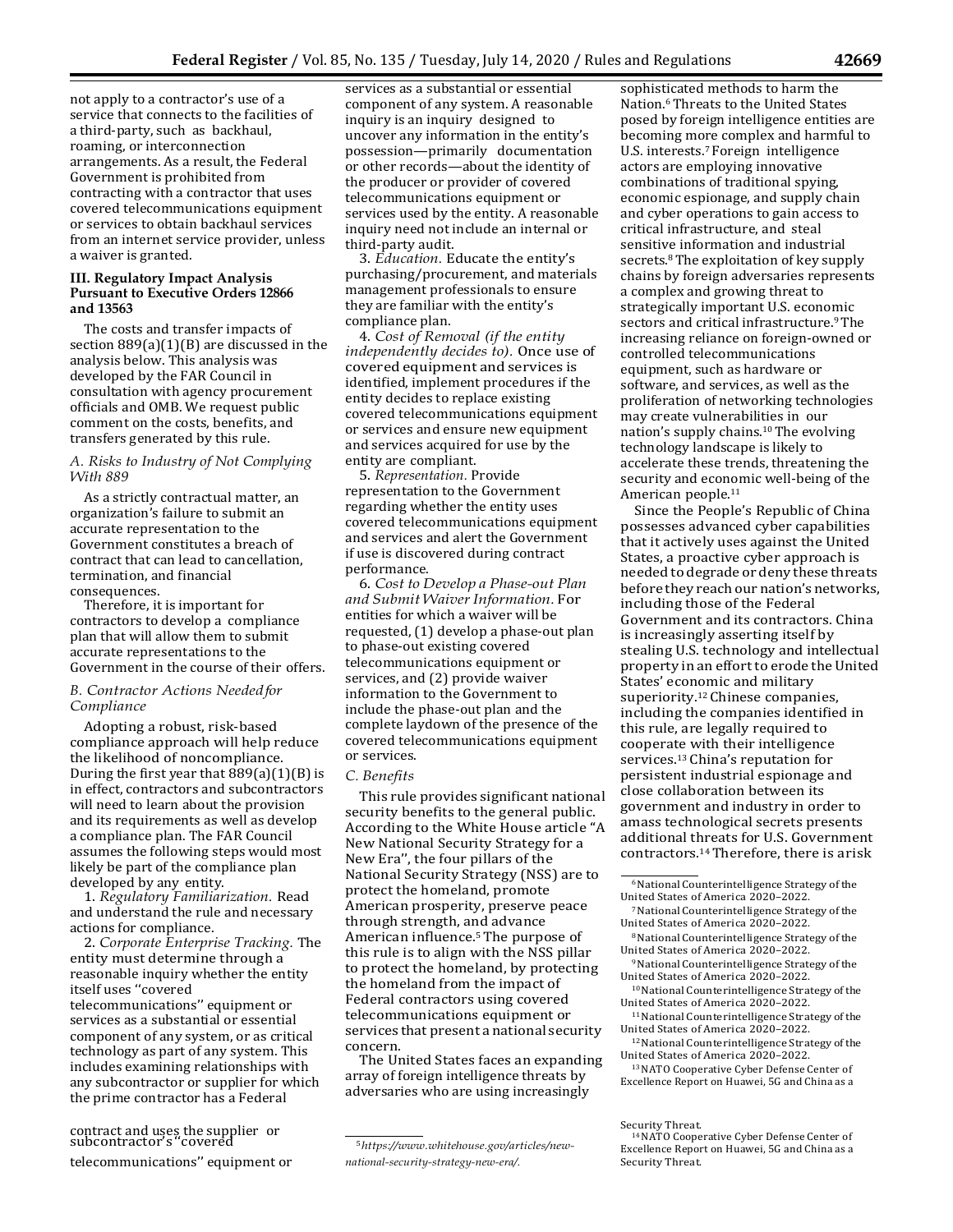**42670 Federal Register** / Vol. 85, No. 135 / Tuesday, July 14, 2020 / Rules and Regulations

that Government contractors using 5th generation wireless communications (5G) and other telecommunications technology from the companies covered by this rule could introduce a reliance on equipment that may be controlled by the Chinese intelligence services and the military in both peacetime and crisis.15

The 2019 Worldwide Threat Assessment of the Intelligence Community 16 highlights additional threats regarding China's cyber espionage against the U.S. Government, corporations, and allies. The U.S.-China Economic and Security Review Commission Staff Annual Reports 17 provide additional details regarding the United States' national security interests in China's extensive engagement inthe U.S. telecommunications sector. In addition, the U.S. Senate Select Committee on Intelligence Open Hearing on Worldwide Threats 18 further elaborates on China's approach to gain access to the United States' sensitive technologies and intellectual property. The U.S. House of Representatives Investigative Report on the U.S. National Security Issues Posed by Chinese Telecommunications Companies Huawei and ZTE 19 further identifies how the risks associated with Huawei's and ZTE's provision of equipment to U.S. critical infrastructure could undermine core U.S. nationalsecurity interests.

Currently, Government contractors may not consider broad national security interests of the general public when they make decisions. This rule ensures that Government contractors keep public national security interests in mind when making decisions, by ensuring that, pursuant to statute, they do not use covered telecommunications equipment or services that present national security concerns. This rule will also assist contractors in mitigating supply chain risks (*e.g.* potential theft of trade secrets and intellectual property)

telecommunications equipment or services.

#### *D. Public Costs*

During the first year after publication of the rule, contractors will need to learn about the provisions and its

15 NATO Cooperative Cyber Defense Center of

Security Threat.

requirements. The DOD, GSA, and NASA (collectively referred to here as the Signatory Agencies) estimate this cost by multiplying the time required to review the regulations and guidance implementing the rule by the estimated compensation of a general manager.

To estimate the burden to Federal offerors associated with complying with the rule, the percentage of Federal contractors that will be impacted was pulled from Federal databases. According to data from the System for Award Management (SAM), as of February 2020, there were 387,967 unique vendors registered in SAM. As of September 2019, about 74% of all SAM entities registered for all awards were awarded to entities with the primary NAICS code as small; therefore, it is assumed that out of the 387,967 unique vendors registered in SAM in February 2020, 287,096 entities are unique small entities. According to data from the Federal Procurement Data System (FPDS), as of February 2020, there was an average of 102,792 unique Federal awardees for FY16–FY19, of which 73%, 75,112, are unique small entities. Based on data in SAM for FY16– FY19, the Signatory Agencies anticipates there will be an average of 79,319 20 new entities registering annually in SAM, of which 74%, 57,956, are anticipated to be small businesses.

We estimate that this rule will also affect businesses which become Federal contractors in the future. As stated above, we estimate that there are 79,319<sup>21</sup> new entrants per year.

1. Time To Review the Rule

Below is a list of compliance activities related to regulatory familiarization that the Signatory Agencies anticipate will occur after issuance of the rule:

*a. Familiarization with FAR 52.204– 24, Representation Regarding Certain Telecommunications and Video Surveillance Services or Equipment.* The

due to the use of covered states are Signatory Agencies assume that it will

take all vendors who plan to submit an offer for a Federal award 20 22 hours to familiarize themselves with the amendment to the offer-by-offer representation at 52.204–24, Representation Regarding Certain Telecommunications and Video Surveillance Services or Equipment. The Signatory Agencies assume that all

entities registered in SAM, or 387,967<sup>23</sup> entities, plan to submit an offer for a Federal award, since there is no data available on number of offerors for Federal awards. Therefore, the Signatory Agencies calculated the total estimated cost for this part of the rule to be *\$735 million*  $(= 20 \text{ hours} \times $94.76 \text{ <sup>24</sup>}$  per hour × 387,967). Of the 387,967 entities impacted by this part of the rule, it is assumed that 74% 25 or 287,096 entities are unique small entities.

In subsequent years, these costs will be incurred by 79,319<sup>26</sup> new entrants each year. Therefore, the Signatory Agencies calculated the total estimated cost for this part of the rule to be *\$150 million*  $(= 20 \text{ hours} \times $94.76 \text{ per hour})$ × 79,319) per year in subsequent years.

b. *Familiarization with FAR 52.204– 25, Prohibition on Contracting for Certain Telecommunications and Video Surveillance Services or Equipment.* The Signatory Agencies estimate that it will take all vendors who plan to submit an offer for a Federal award 8<sup>27</sup> hours to familiarize themselves with the amendment to the clause at 52.204–25, Prohibition on Contracting for Certain Telecommunications and Video Surveillance Services or Equipment. The average number of unique awardees for FY16–FY19, or 102,792 28 entities, will be impacted by this part of the rule, assuming all entities awarded Federal contracts would have to familiarize themselves with the clause. Therefore, the Signatory Agencies calculated the total estimated cost for this part of the rule to be *\$78 million* (= 8 hours × \$94.76 per hour  $\times$  102,792). Of the 102,792 unique Federal awardees assumed to be impacted by this part of the rule, 73% or 75,038, are unique small entities.

In subsequent years, these costs are estimated will be incurred by 26% 29 of newentrants,or20,623entitiesbecause it is assumed that 26% of new entrants will be awarded a Federal contract and will be required to familiarize

Excellence Report on Huawei, 5G and China as a FIC CONSERVENT ASSESSMENT ASSESSMENT ASSESSMENT ASSESSMENT ASSESSMENT ASSESSMENT ASSESSMENT ASSESSMENT ASSESSMENT ASSESSMENT ASSESSMENT ASSESSMENT ASSESSMENT ASSESSMENT ASSESS

<sup>16</sup>*[https://www.dni.gov/files/ODNI/documents/](https://www.dni.gov/files/ODNI/documents/2019-ATA-SFR---SSCI.pdf) [2019-ATA-SFR---SSCI.pdf.](https://www.dni.gov/files/ODNI/documents/2019-ATA-SFR---SSCI.pdf)*

<sup>17</sup>*[https://www.uscc.gov/annual-reports/archives.](https://www.uscc.gov/annual-reports/archives)* <sup>18</sup>*[https://www.intelligence.senate.gov/sites/](https://www.intelligence.senate.gov/sites/default/files/hearings/CHRG-115shrg28947.pdf) [default/files/hearings/CHRG-115shrg28947.pdf.](https://www.intelligence.senate.gov/sites/default/files/hearings/CHRG-115shrg28947.pdf)*

<sup>19</sup>*[https://intelligence.house.gov/news/](https://intelligence.house.gov/news/documentsingle.aspx?DocumentID=96) [documentsingle.aspx?DocumentID=96.](https://intelligence.house.gov/news/documentsingle.aspx?DocumentID=96)*

<sup>20</sup>This value is based on data on new registrants in *SAM.gov*on average for FY16, FY17, FY18, and FY19.

<sup>&</sup>lt;sup>21</sup>This value is based on data on new registrants in *SAM.gov* for FY19 and FY20.

<sup>22</sup> The 20 hours are an assumption based on historical familiarization hours and subject matter expert judgment.

<sup>23</sup> According to data from the System for Award Management (SAM), as of February 2020, there were 387,967 unique vendors registered in SAM.

<sup>&</sup>lt;sup>24</sup> The rate of \$94.76 assumes an FY19 GS 13 Step 5 salary (after applying a 100% burden to the base rate) based on subject matter judgment.

<sup>25</sup> As of September 2019, about 74% of all SAM entities registered for all awards were awarded to entities with the primary NAICS code as small.

<sup>26</sup> This value is based on data on new registrants in *SAM.gov* on average for FY16, FY17, FY18, and

<sup>27</sup> The 8 hours is an assumption based on historical familiarization hours and subject matter expert judgment.

<sup>&</sup>lt;sup>28</sup> As of February 2020, there was an average of  $102.792$  unique Federal awardees for FY16-FY19.

 $29$  The percentage of 26% is the percentage of active entities registered in *SAM.gov* in FY20 that were awarded contracts.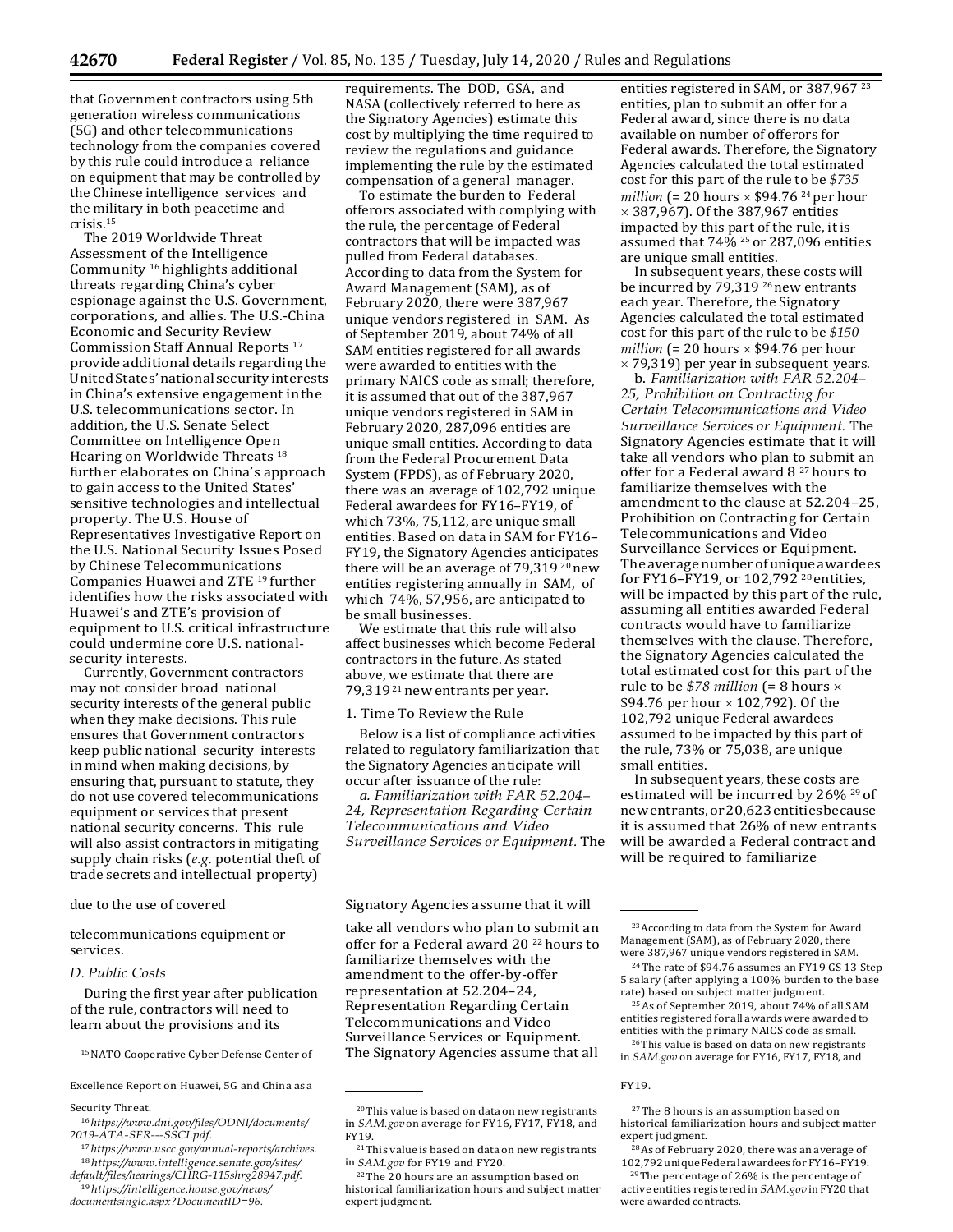themselves with the clause. Therefore, the Signatory Agencies calculated the total estimated cost for this part of the rule to be *\$15.6 million* (= 8 hours × \$94.76 per hour  $\times$  20,623) per year in subsequent years.

The total cost estimated to review the amendments to the provision and the clause is estimated to be *\$813 million* in the first year after publication. In subsequent years, this cost is estimated to be *\$166 million* annually. The FAR Council acknowledges that there is substantial uncertainty underlying these estimates.

2. Time To Establish a Corporate Enterprise Tracking Tool and Verify Covered Telecom Is Not Used Within the Corporation or by the Corporation and Ensure There Are No Future Buys

In order to complete the representation, the entity must determine, by conducting a reasonable inquiry whether the entity itself uses ''covered telecommunications'' equipment or services. This includes a relationship with any subcontractor or supplier in which the prime contractor has a Federal contract and uses the supplier or subcontractor's ''covered telecommunications equipment or services'' regardless of whether that usage is in performance of work under a Federal contract. The Signatory Agencies do not have reliable data to form an estimate as to the processes vendors will adopt to conduct a reasonable inquiry or the costs, in time and other resources, for conducting such an inquiry. The Signatory Agencies intend to evaluate any information on this topic in the comments submitted by the public.

3. TimeToCompleteCorporate-Wide Training on Compliance Plan

The Signatory Agencies estimate that most entities have already begun to understand the impact of Section 889  $(a)(1)(A)$  and have already educated the appropriate personnel to that part of the prohibition. Section 889 (a)(1)(B)

requires a more robust training of the form of the form of the form of both representations in subsequent

organization's compliance plan, which include business partners that are outside of the typical ''covered telecommunications equipment or services'' purchases; such as day-day

office supplies. The Signatory Agencies entrants will decide to perform corporate-wide

estimate that it will take all vendors at least 4 30 hours of training to ensure personnel understand the organization's compliance plan for tracking partners that procure ''covered telecommunications equipment and

services" that may be indirectly related to their respective business activities. Therefore, the Signatory Agencies calculated the total estimated cost for this part of the rule to be *\$147 million*   $(= 4 \text{ hours} \times $94.76 \text{ per hour} \times 387.967)$ .

Of the 387,967<sup>31</sup> entities impacted by this part of the rule, it is assumed that 74% or 287,096 entities are unique small entities.

In subsequent years, we assume that 50% 32 of the 79,319 33 new entrants will incur these costs. Therefore, the Signatory Agencies calculated the total estimated cost for this part of the rule to be *\$15 million* (= 4 hours × \$94.76 per hour $\times$  50%  $\times$  79,319) per year in subsequent years. The FAR Council acknowledges that there is substantial uncertainty underlying these estimates.

4. Time To Remove and Replace Existing Equipment or Services (if Contractor Decides to) in Order To Be Eligible for a Federal Contract

Data on the extent of the presence of the covered telecommunications equipment and services in the global supply chain is extremely limited, as is information as to the costs of removing and replacing covered equipment or services where it does exist. Furthermore, no data exists as to how many entities will receive a 2-year waiver from executive agency heads or a non-time-limited waiver from the ODNI. Accordingly, the Signatory Agencies are unable to form any estimate of the costs of this rule with regard to removing and replacing existing equipment and services. The Signatory Agencies intend to evaluate any information provided on this topic in comments submitted by the public.

5. Time To Complete the Representation 52.204–24

For the offer-by-offer representation at FAR 52.204–24 the Signatory Agencies assumed the cost for this portion of the rule to be \$11 *billion* (= 3<sup>34</sup> hours  $\times$ \$94.76 per hour  $\times$  102,792 unique entities  $\times$  378<sup>35</sup> responses per entity).

32 The 50% value is an assumption based on subject matter expert judgment. In the absence, to be conservative, it assumes that 50% of new

#### training.

<sup>35</sup> The responses per entity is calculated by dividing the average number of annual awards in FY16–19 by the average number of unique entities awarded a contract (38,854,291 awards/102,792 unique awardees = 378).

In subsequent years, we assume that 26% 36 of new entrants will complete an offer and need to complete the offer-byoffer representation. Therefore, these costs will be incurred by 26% of the 79,319 37 new entrants each year. Therefore, the Signatory Agencies calculated the total estimated cost for this part of the rule to be *\$2.2 billion* (= 3 hours  $\times$  \$94.76 per hour  $\times$  26%  $\times$ 79,319  $\times$  378 responses per entity) per year in subsequent years.

The FAR Council notes that these costs are based on offer-by-offer representations; upon completion of the updates to SAM, offerors will be able to make annual representations, which is anticipated to reduce the burden.

#### 52.204–25

FAR 52.204–25 requires a written report in cases where a contractor (or subcontractor to whom the clause has been flowed down) identifies or receives notification from any source that an entity in the supply chain uses any covered telecommunications equipment or services. The signatory agencies estimate that 5% 38 of the unique entities awarded a contract (5,140) will submit approximately  $5^{39}$  written reports annually pursuant to FAR 52.204–25. Therefore, the Signatory Agencies calculated the total estimated cost for this part of the rule to be *\$7.3 million* (= 3 hours  $\times$  \$94.76 per hour  $\times$ 5,140 entities  $\times$  5 responses per entity) per year in subsequent years.

In subsequent years, we assume that half of the entities impacted in year 1 will incur these costs for 52.204–25. Therefore, the Signatory Agencies calculated the total estimated cost for this part of the rule to be *\$3.6 million*  $(= 3 \text{ hours} \times $94.76 \text{ per hours } 2,570$ entities  $\times$  5 responses per entity) per year in subsequent years.

The total estimated burden for the representation and the clause for year one is *\$11 billion.* The total annual cost

years is calculated as: *\$2.2 billion.* The FAR Council acknowledges that there is substantial uncertainty underlying these estimates.

<sup>30</sup> The hours are an assumption based on subject matter expert judgment.

<sup>31</sup> According to data from the System for Award Management (SAM), as of February 2020, there were 387,967 unique vendors registered in SAM.

<sup>33</sup> This value is based on data on new registrants in *SAM.gov*on average for FY16, FY17, FY18, and FY19.

 $^\mathrm{34}$  The hours are an assumption based on subject matter expert judgment.

<sup>36</sup> The percentage of 26% is the percentage of active entities registered in *SAM.gov* in FY20 that were awarded contracts.

<sup>37</sup>This value is based on data on new registrants in *SAM.gov*on average for FY16, FY17, FY18, and FY19.

<sup>38</sup> The 5% value was derived from subject matter expert judgment.

<sup>39</sup> The 5 reports value was derived from subject matter expert judgment.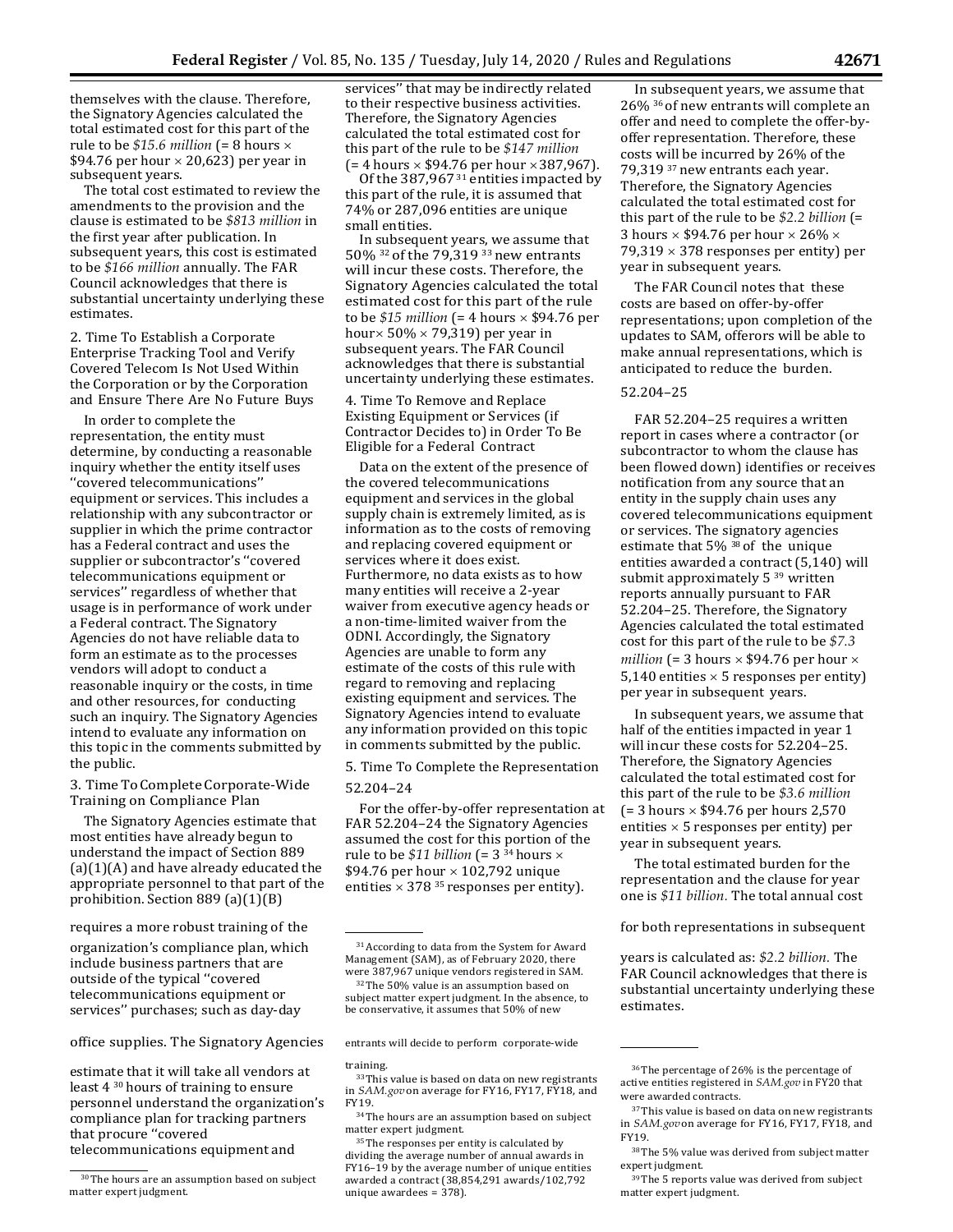6. Time To Develop a Full and Complete Laydown and Phase-Out Plan To Support Waiver Requests

The calculation at #2 above captures the time to develop a full and complete laydown. There is no way to accurately estimate the time required for offerors to develop a phase-out plan or the number of offerors for which a waiver will be requested.

The total cost of the above Public Cost Estimate in Year 1 is at least: *\$12 billion.*

The total cost of the above Cost Estimate in Year 2 is at least: *\$2.4 billion.*

The total cost estimate per year in subsequent years is at least: *\$2.4 billion.*

*The following is a summary of the estimated costs calculated in perpetuity at a 3 and 7-percent discount rate:*

| Summary               | Total |  |
|-----------------------|-------|--|
| (billions)            | costs |  |
| Present Value (3%)    | \$89  |  |
| Annualized Costs (3%) | 27    |  |
| Present Value (7%)    | 43    |  |
| Annualized Costs (7%) | 3     |  |

The FAR Council acknowledges that there is substantial uncertainty underlying these estimates, including elements for which an estimate is unavailable given inadequate information. As more information becomes available, including through comment in response to this notice, the FAR Council will seek to update these estimates which could very likely increase the estimated costs.

#### *E. Government Cost Analysis*

The FAR Council anticipates significant impact to the Government as a result of this rule. These impacts will appear as higher costs, reduced competition, and inability to meet some mission needs. These costs are justified in light of the compelling national security objective that this rule will advance.

The primary cost to the Government will be to review the representations and to process the waiver request. The cost to review the representations uses the same variables as the cost to the public to fill out the representation resulting in a total cost to the Government of \$11 billion as the hourly rate, hours to review, and number of representations are the same as the industry calculations. The other cost to the Government, is the cost to review the written reports required by the clause and the calculation uses the same variables as the cost to the public to complete the report, resulting in a total cost to the Government of \$7.3 million.

Higher Costs and Reduced Competition: It is anticipated that at

least three factors will each lead to the Government paying higher prices for services and products it buys: (1) Contractors will pass along some of the new costs of compliance; (2) due to anticipated compliance costs, some contractors will choose to exit the Federal market, particularly for commercial services and products and a reduced level of competition would increase prices; and (3) the risk of commercial firms choosing not to do business with the Government may be heightened in areas of high technological innovation such as digital services. In recent years, DoD and GSA, among other Departments and agencies, have placed particular emphasis on recruiting non-traditional contractors to provide emerging tech services and this rule could discourage innovative technology firms from competing on Federal Government contracts.

It is also anticipated that many Federal contractors may need to hire or contract for consultants to aid them in reviewing and updating their supply chains. Market principles suggest that this may increase the costs for such experts, making it more difficult for small businesses to afford them.

Inability to Meet Mission Needs: The Government uses Competition in Contracting Act exceptions (FAR subpart 6.3) to use sole source acquisitions to meet agency needs. These acquisitions would be impacted as offerors will also be subject to the section 889 requirements. There are industries where the Government makes up a small portion of the total market. There may be markets where the vendors will choose to no longer do business with the Government; leaving no sources to meet those specific requirements for the Government. This will reduce agencies' abilities to satisfy some mission needs.

The total cost of the above Government Cost Estimate in Year 1 is: *\$11 billion.*

The total cost of the above Cost Estimate in Year 2 is: *\$2.2 billion.*

The total cost estimate per year in subsequent years is: *\$2.2 billion.*

*The following is a summary of the estimated costs calculated in perpetuity at a 3 and 7-percent discount rate:*

| Summary<br>(billions) | Total<br>costs |  |
|-----------------------|----------------|--|
| Present Value (3%)    | \$82.5         |  |
| Annualized Costs (3%) | 2.5            |  |
| Present Value (7%)    | 40             |  |
| Annualized Costs (7%) | 2 R            |  |

### *F. Analysis of Alternatives*

*Alternative 1:* The FAR Council could take no regulatory action to implement this statute. However, this alternative would not provide any implementation and enforcement of the important national security measures imposed by the law. Moreover, the general public would not experience the benefits of improved national security resulting from the rule as detailed above in Section C. As a result, we reject this alternative.

*Alternative 2:* The FAR Council could provide uniform procedures for how agency waivers must be initiated and processed. The statute provides this waiver authority to the head of each executive agency. Each executive agencyoperatesarangeofprogramsthat have unique mission needs as well as unique security concerns and vulnerabilities. Since the waiver approval process will be based on each agency's judgment concerning particular use cases, standardizing the waiver process across agencies is not feasible. We believe that this alternative would not be able to best serve the public, as it would lead to inefficient waiver determinations at agencies whose ideal waiver process differs from the best possible uniform approach. As a result, we reject this alternative.

# **IV. Specific Questions for Comment**

To understand the exact scope of this impact and how this impact could be affected in subsequent rulemaking, DoD, GSA, and NASA welcome input on the following questions regarding anticipated impact on affected parties.

• To what extent do you currently use any equipment, system, or service that itself uses covered telecommunications equipment or services as a substantial or essential component of any system, or as critical technology as part of any system?

Æ The FAR Council is considering as part of finalization of this rulemaking to expand the scope to require that the prohibition at 52.204–24(b)(2) and  $52.204 - 25(b)(2)$  applies to the offeror and any affiliates, parents, and subsidiaries of the offeror that are domestic concerns, and expand the representation at 52.204–24(d)(2) so that the offeror represents on behalf of itself and any affiliates, parents, and subsidiaries of the offeror that are domestic concerns, as to represent whether they use covered telecommunications equipment or services. If the scope of rule was extended to cover affiliates, parents, and subsidiaries of the offeror that are domestic concerns, how would that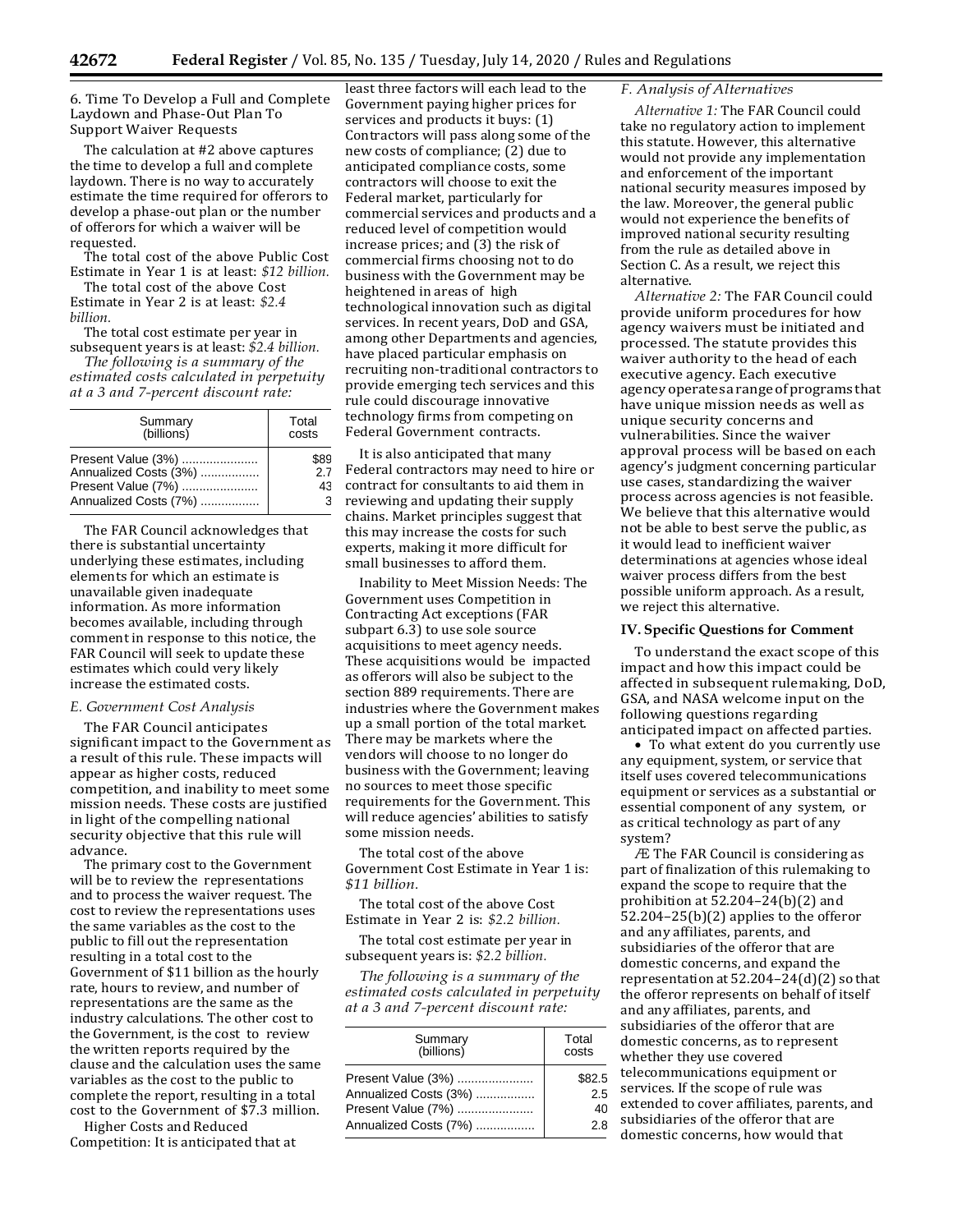impact your ability to comply with the prohibition?

• To the extent you use any equipment, system or service that uses covered telecommunications equipment or services, how much do you estimate it would cost if you decide to cease such use to come into compliance with the rule?

• To what extent do you have insight into existing systems and their components?

• What equipment and services need to be checked to determine whether they include any covered telecommunications equipment or services?

Æ What are the best processes and technology to use to identify covered telecommunications equipment or services?

Æ Are there automated solutions?

• What are the challenges involved in identifying uses of covered telecommunications equipment or services (domestic, foreign and transnational) that would be prohibited by the rule?

• Do you anticipate use of any products or services that are unrelated to a service provided to the Federal Government and connects to the facilities of a third-party (*e.g.* backhaul, roaming, or interconnection arrangements) that uses covered telecommunications equipment or services?

• To what extent do you currently have direct control over existing equipment, systems, or services in use (*e.g.,* physical security systems) and their components, as contrasted with contracting for equipment, systems, or services that are used by you within meaning of the statute yet provided by a separate entity (*e.g.,* landlords)? How long will it take if you decide to remove and replace covered telecommunications equipment or

services that your company uses? • When a company identifies covered telecommunications equipment or services, what are the steps to take if you decide to replace the equipment or services?

Æ What do companies do if their factory or office is located in foreign country where covered telecommunications equipment or services are prevalent and alternative solutions may be unavailable?

Æ What are some best practices (*e.g.,*  sourcing strategies) or technologies that can assist companies with replacing covered telecommunications equipment or services?

• Are there specific use cases in the supply chain where it would not be feasible to cease use of equipment,

system(s), or services that use covered telecommunications equipment and services? Please be specific in explaining why cessation of use is not feasible.

Æ Will the requirement to comply with this rule impact your willingness to offer goods and services to the Federal Government? Please be specific in describing the impact (*e.g.,* what types of products or services may no longer be offered, or offered in a modified form, and why)

Æ The FAR Council recognizes there could be further costs associated with this rule (*e.g.* lost business opportunities, having to relocate a building in foreign country where there is no market alternative). What are they?

Æ What additional information or guidance do you view as necessary to effectively comply with this rule?

Æ What other challenges do you anticipate facing in effectively complying with this rule?

• Do you have data on the extent of the presence of covered telecommunications equipment or services? If so, please provide that data.

• Do you have data on the fully burdened cost to remove and replace covered telecommunications equipment or services, if that is a decision that you decide to make? If so, please provide that data and identify how you would revise the estimated costs in the cost analysis.

# **V. Applicability to Contracts at or Below the Simplified Acquisition Threshold (SAT) and for Commercial Items, Including Commercially Available Off-the-Shelf (COTS)Items**

This rule does not add any new provisions or clauses. The rule does not change the applicability of existing provisions or clauses to contracts at or below the SAT and contracts for the acquisition of commercial items, including COTS items. The rule is updating the provision at FAR 52.204– 24 and the clause at FAR 52.204–25 to implement section 889(a)(1)(B).

### *A. Applicability to Contracts at or Below the Simplified Acquisition Threshold*

41 U.S.C. 1905 governs the applicability of laws to acquisitions at or below the simplified acquisition threshold (SAT). Section 1905 generally limits the applicability of new laws when agencies are making acquisitions at or below the SAT, but provides that such acquisitions will not be exempt from a provision of law under certain circumstances, including when, as in this case, the FAR Council makes a written determination and finding that it would not be in the best interest of the

Federal Government to exempt contracts and subcontracts in amounts not greater than the SAT from the provision of law.

*B. Applicability to Contracts for the Acquisition of Commercial Items, IncludingCommercially Available Offthe-Shelf Items*

41 U.S.C. 1906 governs the applicability of laws to contracts for the acquisition of commercial items, and is intended to limit the applicability of laws to contracts for the acquisition of commercial items. Section 1906 provides that if the FAR Council makes a written determination that it is not in the best interest of the Federal Government to exempt commercial item contracts, the provision of law will apply to contracts for the acquisition of commercial items.

Finally, 41 U.S.C. 1907 states that acquisitions of commercially available off-the-shelf (COTS) items will be exempt from a provision of law unless certain circumstances apply, including if the Administrator for Federal Procurement Policy makes a written determination and finding that it would not be in the best interest of the Federal Government to exempt contracts for the procurement of COTS items from the provision of law.

#### *C. Determinations*

The FAR Council has determined that it is in the best interest of the Government to apply the rule to contracts at or below the SAT and for the acquisition of commercial items. The Administrator for Federal Procurement Policy has determined that it is in the best interest of the Government to apply this rule to contracts for the acquisition of COTS items.

While the law does not specifically address acquisitions of commercial items, including COTS items, there is an unacceptable level of risk for the Government in contracting with entities that use equipment, systems, or services that use covered telecommunications equipment or services as a substantial or essential component of any system, or as critical technology as part of any system. This level of risk is not alleviated by the fact that the equipment or service being acquired has been sold or offered for sale to the general public, either in the same form or a modified form as sold to the Government (*i.e.,*  that it is a commercial item or COTS item), nor by the small size of the purchase (*i.e.,* at or below the SAT).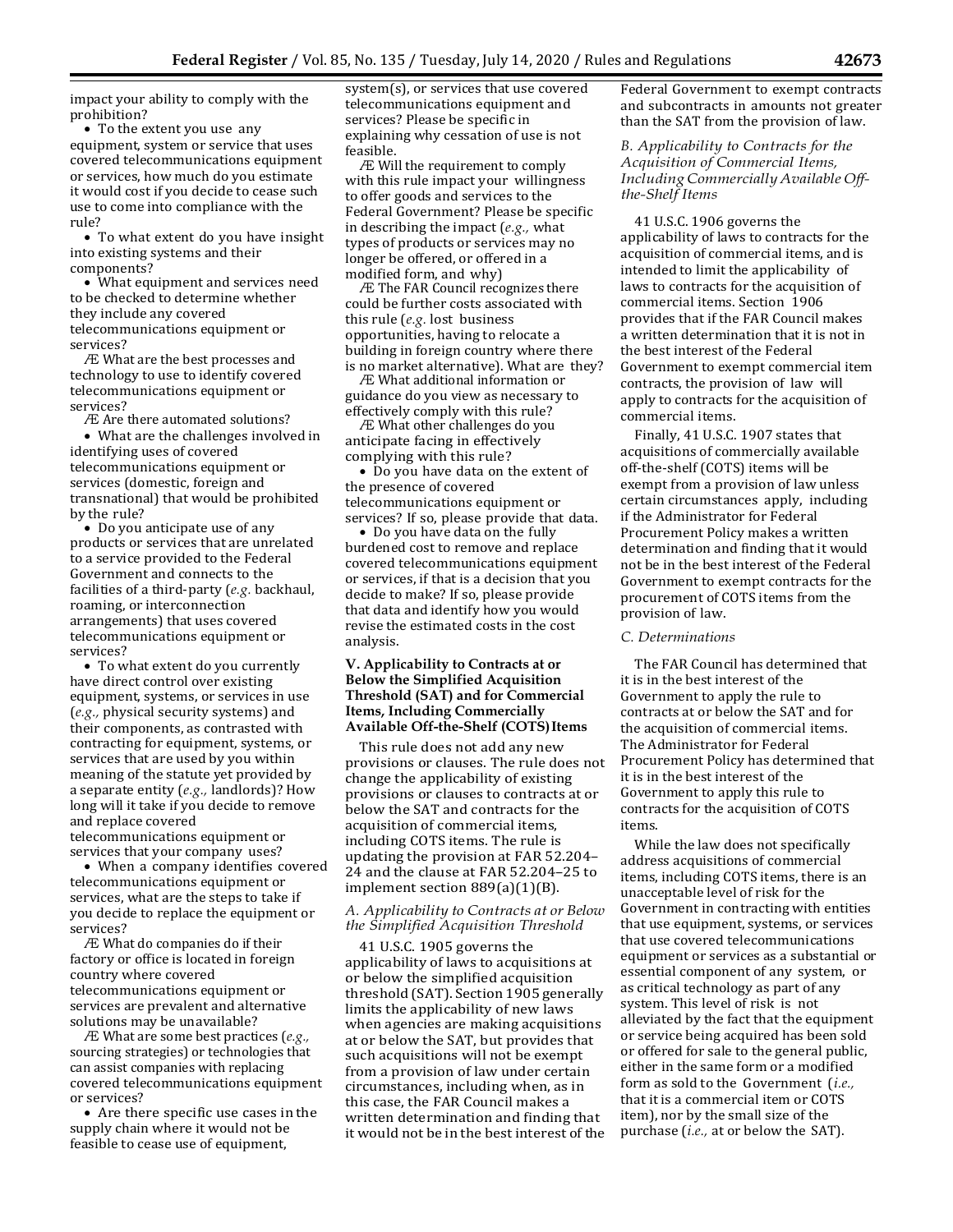**VI. Interim Rule Determination and Executive Orders 12866, 13563, and 13771**

A determination has been made under the authority of the Secretary of Defense (DoD), Administrator of General Services (GSA), and the Administrator of the National Aeronautics and Space Administration (NASA) that urgent and compelling circumstances necessitate that this interim rule go into effect earlier than 60 days after its publication date.

Since Section 889 of the NDAA was signed on August 13, 2018, the FAR Council has been working diligently to implement the statute, which has multiple effective dates embedded in Section 889. Like many countries, the United States has increasingly relied on a global industrial supply chain. As threats have increased, so has the Government's scrutiny ofits contractors and their suppliers. Underlying these efforts is the concern a foreign government will be able to expropriate valuable technologies, engage in espionage with regard to sensitive U.S. Governmentinformation,and/orexploit vulnerabilities in products or services. It is worth noting this rule follows a succession of other FAR and DOD rules dealing with supply chain and cybersecurity.

Government agencies are already authorized to exclude certain contractors and products from specified countries. For example, Section 515 of the Consolidated Appropriations Act of 2014 required certain non-DoD agencies to conduct a supply chain risk assessment before acquiring high- ormoderate-impact information systems. The relevant agencies are required to conduct the supply chain risk assessments in conjunction with the FBI to determine whether any cyberespionage or sabotage risk associated with the acquisition of these information systems exist, with a focus on cyber threats from companies ''owned, directed, or subsidized by the People's Republic of China.''

More recently, U.S. intelligence agencies raised concerns that Kaspersky Lab executives were closely tied to the Russian government, and that a Russian cybersecurity law would compel Kaspersky to help Russian intelligence agencies conduct espionage. As a result, DHS issued a Binding Operational Directive effectively barring civilian Government agencies from using the software. In the FY 2018 NDAA, Congress prohibited the entire U.S. Government from using products and services from Kaspersky or related entities. In June 2018, this prohibition

was implemented as an interim rule across the U.S. Government by FAR 52.204–23.

Section 889 differs from the previous efforts in substantial ways. Unlike the blanket prohibition on agency use of goods and services from Kaspersky Labs, the prohibitions in Section 889 apply to multiple companies, and apply with slightly different characterizations to products and services from the various named companies. Additionally, section 889 contains carve-outs under which the prohibitions do not apply, further complicating interpretation and implementation of rulemaking. Finally, section 889 contains distinct prohibitions related to contracting, with the first applying to products and services purchased for use by the Government, and the second applying to use of the covered telecommunications equipment or services by contractors. Given the various provisions of Section 889, including the focus in the  $(a)(1)(A)$ prohibition on addressing risk to the Government's own use of covered telecommunications equipment and services and the shorter time period available to implement that prohibition, the FAR Council first developed and published at 84 FR 40216 on August 13, 2019, FAR Case 2018–017 to implement that prohibition. As discussed in the background section of this rule, that rule focused on products and services sold to the Government (directly or indirectly through a prime contract). Changes necessary to the System for Award Management to reduce the burden of the rule were not available by the effective date of the first rule, so in order to decrease the burden on contractors from this first rule, the FAR Council published a second interim rule on Section 889(a)(1)(A) at 84 FR 68314 on December 13, 2019. After the publication of this second rule, the FAR Council accelerated its ongoing work on the provisions of Section 889(a)(1)(B). Section  $889(a)(1)(B)$  focuses on the Federal Government's ability to contract with companies that use the covered products or services at the requisite threshold.

Given the expansiveness and complexity of Section 889(a)(1)(B), this rule required substantial up-front analysis. As described elsewhere in the rule, all three signatory agencies held public meetings to hear directly from industry on concerns with this rule, with the first occurring in July of 2019 and the most recent occurring in March of 2020. The rule was prepared in part in the spring of 2020 as the nation began shutdown due to the COVID–19 pandemic and work across the

Government was diverted to respond to the national emergency; the concentration of all available resources on the response to the pandemic very significantly delayed the Government's ability to finish the rule. These factors have left the FAR Council with insufficient time to publish the rule with 60 days before the legislatively established effective date of August 13, 2020, or to complete full public notice and comment before the rule becomes effective. As noted, however, the agencies are seeking public comment on this interim rule and will consider and address those comments.

Having an implementing regulation in place by the effective date is critically important to avoid confusion, uncertainty, and potentially substantial legal consequences for agencies and the vendor community. The statute requires contractors to identify the use of covered telecommunications equipment and services in their operations and the prohibitions will take effect on August 13, 2020. If they did so without an implementing regulation in place, contractors would have no guidance as to how to comply with the requirements of Section 889(a)(1)(B), leading to situations where contractors could refuse to contract with the Government over fears that lack of compliance could yield claims for breach of contract, or claims under the False Claims Act. Concerns of this sort were expressed during the outreach conducted by the FAR Council, with contractors expressing confusion as to the scope of the statutory prohibition, and asking for explicit guidance regarding what is required to comply with the requirement; this guidance is provided by the rule in the form of instructions regarding a reasonable inquiry and what must be represented to the Government. Absent coverage in the FAR to implement these requirements in a uniform manner as of the effective date, agencies would also be forced to implement the statute on their own, absent that unifying guidance, leading to rapidly divergent implementation paths, and creating substantial additional confusion and duplicative costs for the regulated contracting community. Publication of a proposed rule under these circumstances, while providing some indication of the direction the Government intended to take, would not provide sufficient clarity or certainty to avoid these consequences, given the complexity of the subject rule.

For the foregoing reasons, pursuant to 41 U.S.C. 1707(d), the FAR Council finds that urgent and compelling circumstances make compliance with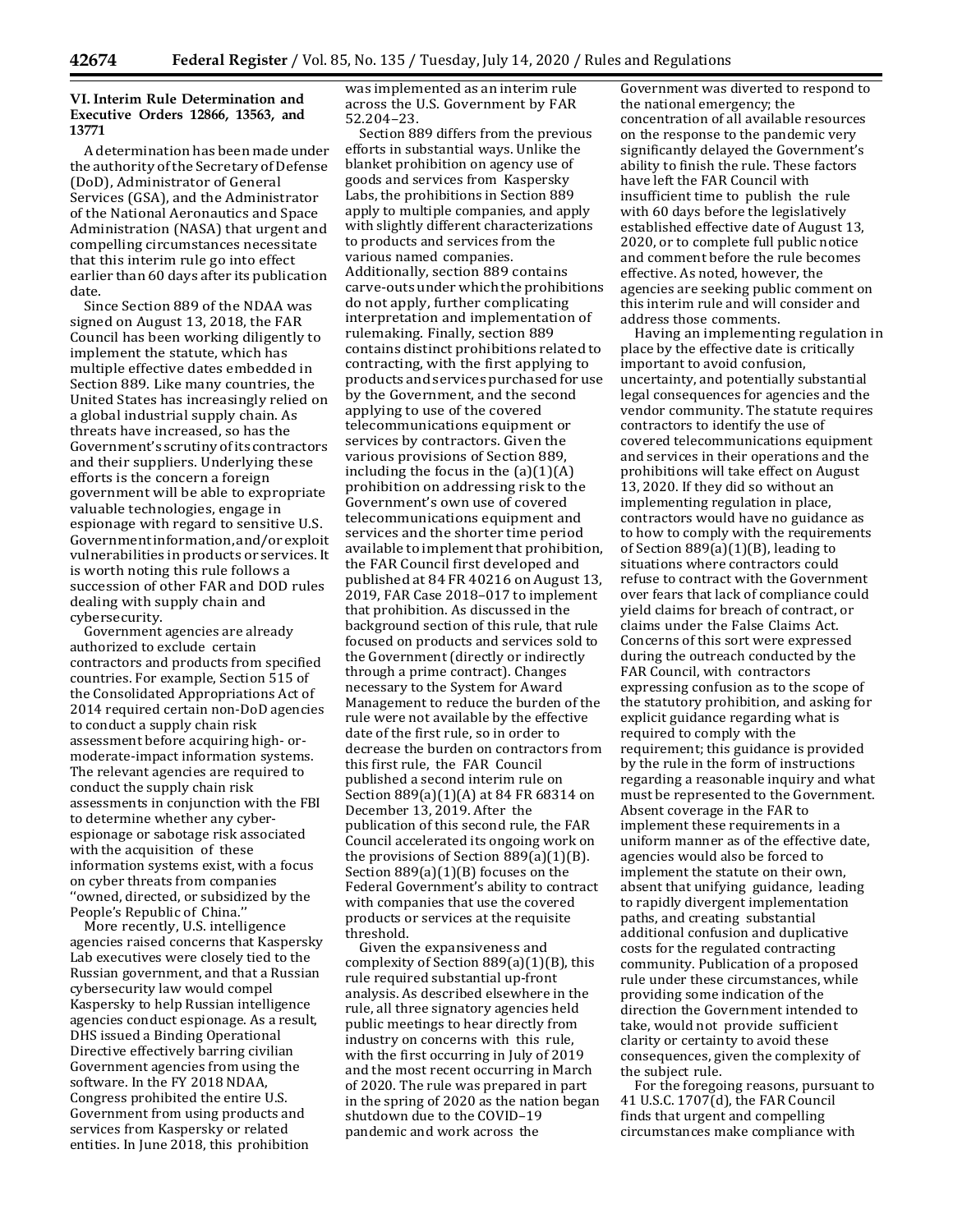the notice and comment and delayed effective date requirements of 41 U.S.C. 1707(a) and (b) impracticable, and invokes the exception to those requirements under 1707(d). While a public comment process will not be completed prior to the rule's effective date, the FAR Council has incorporated feedback solicited through extensive outreach already undertaken, including through public meetings conducted over the course of nine months, and the feedback received through the two rulemakings associated with Section 889(a)(1)(A). The FAR Council will also consider comments submitted in response to this interim rule in issuing a subsequent rulemaking.

This interim rule is economically significant for the purposes of Executive Orders 12866 and 13563. This rule is not subject to the requirements of E.O. 13771 (82 FR 9339, February 3, 2017) because the benefit-cost analysis demonstrates that the regulation is anticipated to improve national security as its primary direct benefit. This rule is meant to mitigate risks across the supply chains that provide hardware, software, and services to the U.S. Government and further integrate national security considerations into the acquisition process.

The Office of Information and Regulatory Affairs (OIRA) has determined that this is a major rule under the Congressional Review Act (CRA) (5 U.S.C. 804(2)). Under the CRA (5 U.S.C. 801(a)(3)), a major rule generally may not take effect until 60 days after a report on the rule is received by Congress. As a result of the factors identified above, the FAR Council has insufficient time to prepare and complete a full public notice and comment rulemakingproceedingandto timely complete a final rule prior to the effective date of August 13, 2020. Because of the substantial additional impact to the regulated community if the rule is not in place on the effective date, the FAR Council has found good cause to forego notice and public procedure, the Council also determines, pursuant to 5 U.S.C. 808(2), that this interim rule will take effect on August 13, 2020.

Pursuant to 41 U.S.C. 1707 and FAR 1.501–3(b), DoD, GSA, and NASA will consider public comments received in response to this interim rule in the formation of the final rule.

#### **VII. Regulatory Flexibility Act**

DoD, GSA, and NASA expect that this rule may have a significant economic impact on a substantial number of small entities within the meaning of the Regulatory Flexibility Act, 5 U.S.C. 601,

*et seq.* An Initial Regulatory Flexibility Analysis (IRFA) has been performed, and is summarized as follows:

The reason for this interim rule is to implement section 889(a)(1)(B) of the John S. McCain National Defense Authorization Act (NDAA) for Fiscal Year (FY) 2019 (Pub. L. 115–232).

The objective of the rule is to provide an information collection mechanism that relies on an offer-by-offer representation that is required to enable agencies to determine and ensure that they are complying with section 889(a)(1)(B).

The legal basis for the rule is section  $889(a)(1)(B)$  of the NDAA for FY 2019, which prohibits the Government from entering into, or extending or renewing, a contract with an entity that uses any equipment, system, or service that uses covered telecommunications equipment or services as a substantial or essential component of any system, or as critical technology as part of any system, on or after August 13, 2020, unless an exception applies or a waiver has been granted. This prohibition applies to an entity that uses at the prime contractor level any equipment, system, or service that uses covered telecommunications equipment or services as a substantial or essential component of any system, or as critical technology as part of any system, regardless of whether that usage is in performance of work under a Federal contract. This prohibition does not flow-down to subcontractors.

This collection includes a burden for requiring an offeror to represent if it ''does'' or ''does not'' use any equipment, system, or service that uses covered telecommunications equipment or services.

The representation requirement being added to the FAR provision at 52.204–24 will be included in all solicitations, including solicitations for contracts with small entities and is an offer-by-offer representation. A data set was generated from the Federal Procurement Data System (FPDS) for FY 2016, 2017, 2018 and 2019 for use in estimating the number of small entities affected by this rule.

The FPDS data indicates that the Government awarded contracts to an average of 102,792 unique entities, of which 75,112 (73 percent) were small entities. DoD, GSA, and NASA estimate that the representation at 52.204–24 will impact all unique entities awarded Government contracts, of which 75,112 are small entities.

This rule amends the solicitation provision at 52.204–24 to require all vendors to represent on an offer-by-offer basis, that it "does" or "does not" use any covered telecommunications equipment or services, or any equipment, system, or service that uses covered telecommunications equipment or services and if it does to provide an additional disclosure.

If the offeror selects ''does'' in the representation at  $52.204 - 24(d)(2)$ , the offeror is required to further disclose, per paragraph (e), substantial detail regarding the basis for selecting ''does'' in the representation.

This rule will impact some small businesses and their ability to provide Government services at the prime contract level, since some small entities lack the resources to efficiently update their supply chain and information systems, which may be useful to comply with the prohibition.

The rule does not duplicate, overlap, or conflict with any other Federal rules.

The FAR Council intends to publish a subsequent rulemaking to allow offerors, including small entities, to represent annually in the System for Award Management (SAM) after conducting a reasonable inquiry. Only offerors that provide an affirmative response to the annual representation would be required to provide the offer-by-offer representation at 52.204–  $24(d)(2)$ . The annual representation is anticipated to reduce the burden on small entities.

The Regulatory Secretariat Division has submitted a copy of the IRFA to the Chief Counsel for Advocacy of the Small Business Administration. A copy of the IRFA may be obtained from the Regulatory Secretariat Division. DoD, GSA, and NASA invite comments from small business concerns and other interested parties on the expected impact of this rule on small entities.

DoD, GSA, and NASA will also consider comments from small entities concerning the existing regulations in subparts affected by the rule in accordance with 5 U.S.C. 610. Interested parties must submit such comments separately and should cite 5 U.S.C. 610 (FAR Case 2019–009) in correspondence.

#### **VIII. Paperwork Reduction Act**

The Paperwork Reduction Act of 1995 (44 U.S.C. 3501 *et seq.*) (PRA) provides that an agency generally cannot conduct or sponsor a collection of information, and no person is required to respond to nor be subject to a penalty for failure to comply with a collection of information, unless that collection has obtained OMB approval and displays a currently valid OMB Control Number.

DoD, GSA, and NASA requested, and OMB authorized, emergency processing of the collection of information involved in this rule, consistent with 5 CFR 1320.13. DoD, GSA, and NASA have determined the following conditions have been met:

a. The collection of information is needed prior to the expiration of time periods normally associated with a routine submission for review under the provisions of the PRA, because the prohibition in section 889(a)(1)(B) goes into effect on August 13, 2020.

b. The collection of information is essential to the mission of the agencies to ensure the Federal Government complies with section 889(a)(1)(B) on the statute's effective date in order to protect the Government supply chain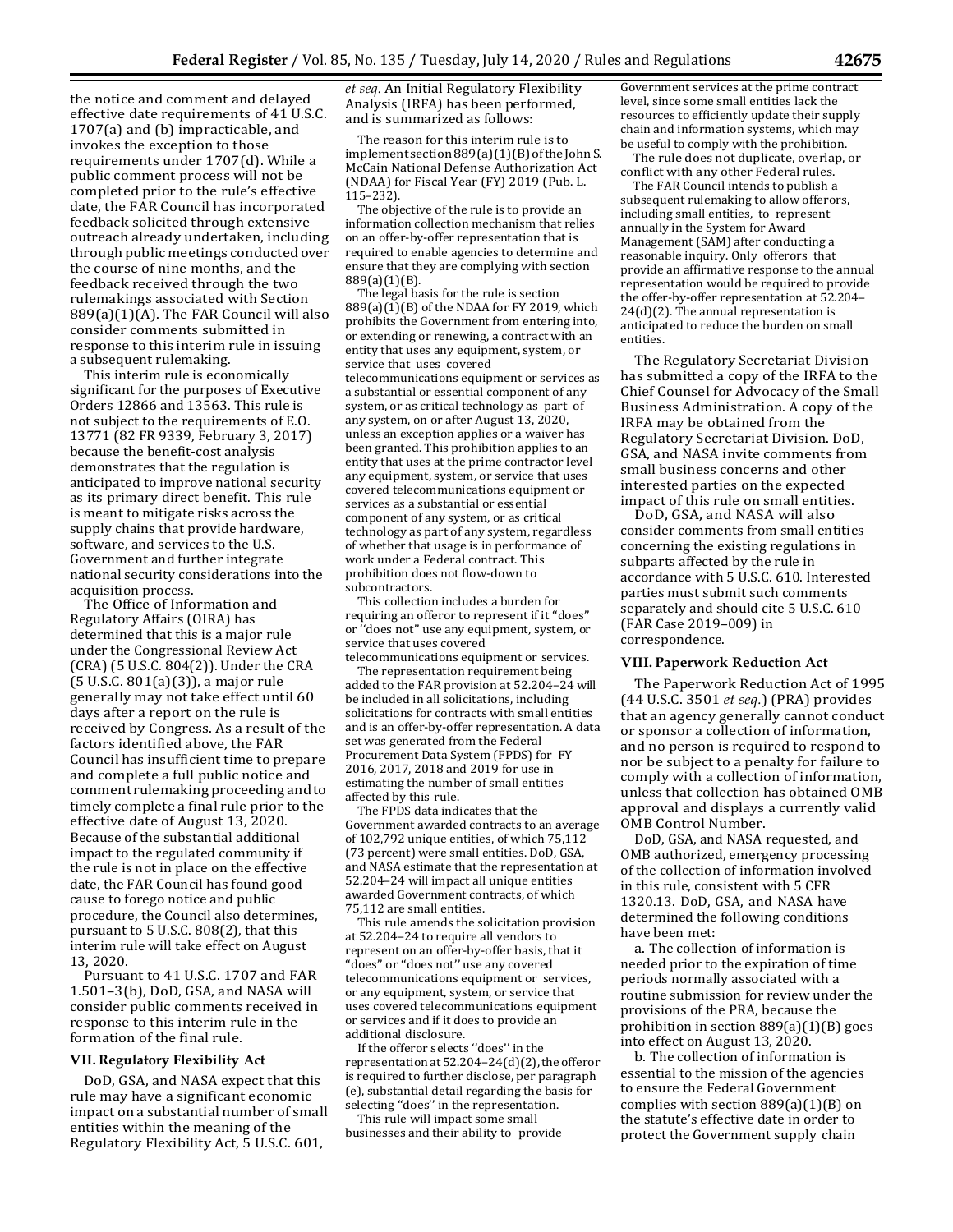from risks posed by covered telecommunications equipment or services.

c. Moreover, DoD, GSA, and NASA cannot comply with the normal clearance procedures because public harm is reasonably likely to result if current clearance procedures are followed. Authorizing collection of this information on the effective date will ensure that agencies do not enter into, extend, or renew contracts with any entity that uses equipment, systems, or services that use telecommunications equipment or services from certain named companies as a substantial or essential component or critical technology as part of any system in violation of the prohibition in section 889(a)(1)(B).

DoD, GSA, and NASA intend to provide a separate 60-day notice in the **Federal Register** requesting public comment on the information collections contained within this rule under OMB Control Number 9000–0201.

The annual public reporting burden for this collection of information is estimated as follows:

*Agency:* DoD, GSA, and NASA. *Type of Information Collection:* New Collection.

*Title of Collection:* Representation Regarding Certain Telecommunications and Video Surveillance Services or Equipment.

*FAR Clause:* 52.204–24. *Affected Public:* Private Sector—Business. *Total Estimated Number of Respondents:* 102,792.

*Average Responses per Respondents:* 378. *Total Estimated Number of Responses:* 38,854,291.

*Average Time (for both positive and negative representations) per Response*: 3 hours.

*Total Annual Time Burden:* 116,562,873. *Agency:* DoD, GSA, and NASA.

*Type of Information Collection:* New

Collection.

*Title of Collection:* Prohibition on Contracting for Certain Telecommunications and Video Surveillance Services or Equipment.

*FAR Clause:* 52.204–25.

*Affected Public:* Private Sector—Business. *Total Estimated Number of Respondents:* 5,140.

*Average Responses per Respondents:* 5. *Total Estimated Number of Responses:* 25,700.

*Average Time per Response:* 3 hours. *Total Annual Time Burden:* 77,100. *Agency:* DoD, GSA, and NASA.

*Type of Information Collection:* New

Collection.

*Title of Collection:* Waiver from Prohibition on Contracting for Certain

Telecommunications and Video Surveillance Services or Equipment.

*FAR Clause:* 52.204–25.

*Affected Public:* Private Sector—Business. *Total Estimated Number of Respondents:* 20,000.

*Average Responses per Respondents:* 1. *Total Estimated Number of Responses:* 20,000.

*Average Time per Response:* 160 hours. *Total Annual Time Burden:* 3,200,000.

The public reporting burden for this collection of information consists of a representation to identify whether an offeror uses covered telecommunications equipment or services for each offer as required by 52.204–24 and reports of identified use of covered telecommunications equipment or services as required by 52.204–25. The representation at 52.204–24 is estimated to average 3 hours per response to review the prohibitions, research the source of the product or service, and complete the additional detailed disclosure, if applicable. Reports required by 52.204– 25 are estimated to average 3 hours per response, including the time for reviewing definitions, searching existing data sources, gathering and maintaining the data needed, and completing and reviewing the report.

If the Government seeks a waiver from the prohibition, the offeror will be required to provide a full and complete laydown of the presences of covered telecommunications or video surveillance equipment or services in the entity's supply chain and a phaseout plan to eliminate such covered telecommunications equipment or services from the offeror's systems. There is no way to estimate the total number of waivers at this time. For the purposes of complying with the PRA analysis, the FAR Council estimates 20,000 waivers; however there is no data for the basis of this estimate. This estimate may be higher or lower once the rule is in effect.

The subsequent 60-day notice to be published by DoD, GSA, and NASA will invite public comments.

# **List of Subjects in 48 CFR Parts 1, 4, 13, 39, and 52**

Government procurement.

#### **William F. Clark,**

*Director, Office of Governmentwide Acquisition Policy, Office of Acquisition Policy, Office of Governmentwide Policy.*

Therefore, DoD, GSA, and NASA are amending 48 CFR parts 1, 4, 13, 39, and 52 as set forth below:

■ 1. The authority citation for 48 CFR parts 1, 4, 13, 39, and 52 continues to read as follows:

**Authority:** 40 U.S.C. 121(c); 10 U.S.C. chapter 137; and 51 U.S.C. 20113.

# **PART 1—FEDERAL ACQUISITION REGULATIONS SYSTEM**

■ 2. In section 1.106 amend the table by revising the entries for ''4.21'', ''52.204– 24'' and ''52.204–25'' to read as follows:

#### **1.106 OMB approval under the Paperwork Reduction Act.**

\* \* \* \* \*

| FAR segment |         | OMB control No. |            |  |
|-------------|---------|-----------------|------------|--|
|             |         |                 |            |  |
| $\star$     | $\star$ | $\star$         | ÷          |  |
|             |         |                 |            |  |
|             |         |                 | 9000-0201. |  |
| ÷           | $\star$ | $\star$         | ÷          |  |
|             |         |                 |            |  |
| 9000-0201.  |         |                 |            |  |
|             |         |                 |            |  |
|             |         |                 | 9000-0201  |  |
|             |         |                 |            |  |

# **PART 4—ADMINISTRATIVE AND INFORMATION MATTERS**

#### **4.2100 [Amended]**

■ 3. Amend section 4.2100 by removing "paragraph  $(a)(1)(A)$ " and adding 'paragraphs  $(a)(1)(A)$  and  $(a)(1)(B)$ " in its place.

■ 4. Amend section 4.2101 by adding in alphabetical order the definitions ''Backhaul'', ''Interconnection arrangements'', ''Reasonable inquiry'' and ''Roaming'' to read as follows:

### **4.2101 Definitions.**

\* \* \* \* \* *Backhaul* means intermediate links between the core network, or backbone network, and the small subnetworks at the edge of the network (*e.g.,* connecting cell phones/towers to the core telephone network). Backhaul can be wireless (*e.g.,*  microwave) or wired (*e.g.,* fiber optic, coaxial cable, Ethernet).

\* \* \* \* \* *Interconnection arrangements* means arrangements governing the physical connection of two or more networks to allow the use of another's network to hand off traffic where it is ultimately delivered (*e.g.,* connection of a customer of telephone provider A to a customer of telephone company B) or sharing data and other information resources.

*Reasonable inquiry* means an inquiry designed to uncover any information in the entity's possession about the identity of the producer or provider of covered telecommunications equipment or services used by the entity that excludes the need to include an internal or third-party audit.

*Roaming* means cellular communications services (*e.g.,* voice,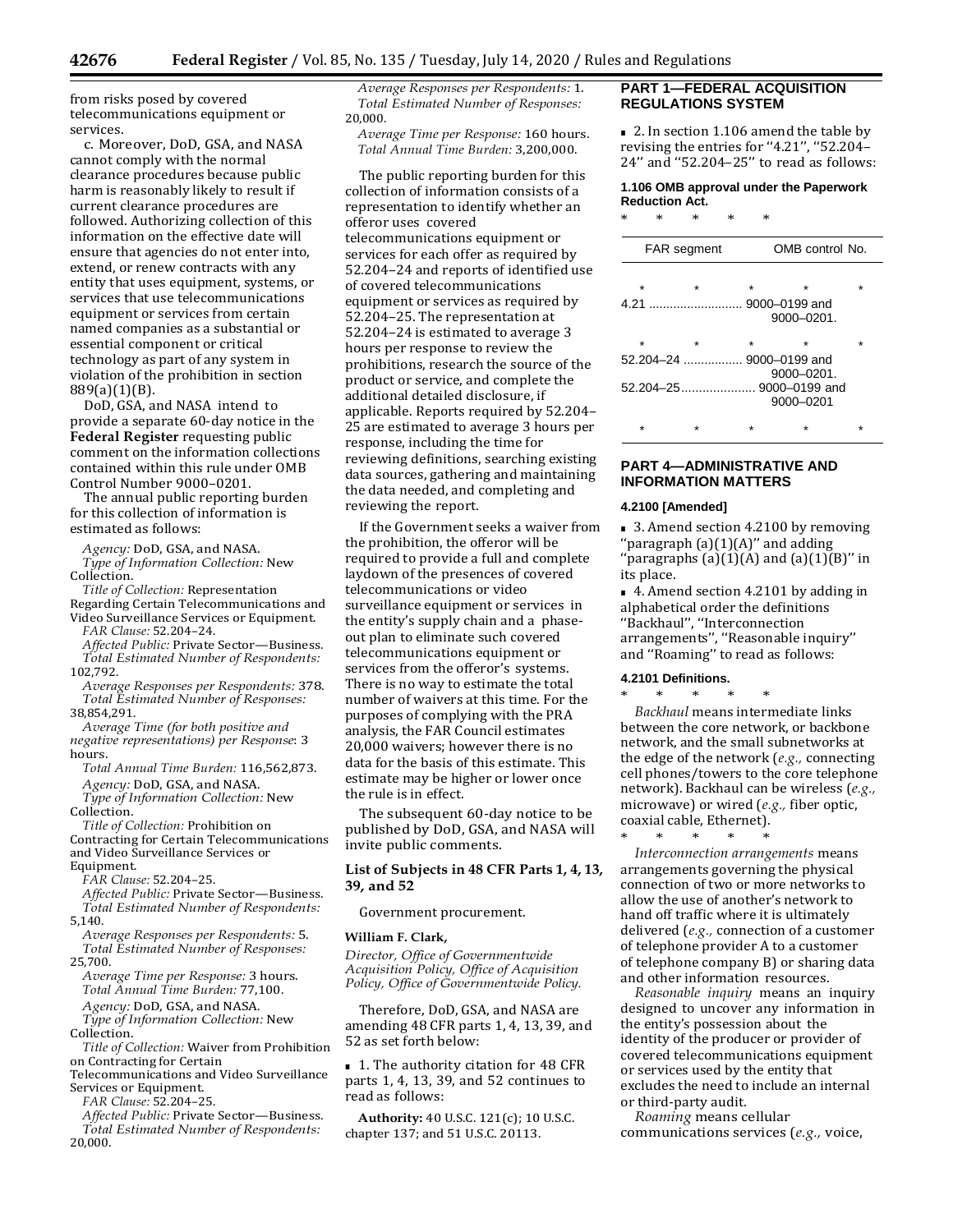video, data) received from a visited network when unable to connect to the facilities of the home network either because signal coverage is too weak or because traffic is too high. \* \* \* \* \*

■ 5. Amend section 4.2102 by revising paragraphs (a) and (c) to read as follows:

#### **4.2102 Prohibition.**

(a) Prohibited equipment, systems, or services.

(1) On or after August 13, 2019, agencies are prohibited from procuring or obtaining, or extending or renewing a contract to procure or obtain, any equipment, system, or service that uses covered telecommunications equipment or services as a substantial or essential component of any system, or as critical technology as part of any system, unless an exception at paragraph (b) of this section applies or the covered telecommunications equipment or services are covered by a waiver described in 4.2104.

(2) On or after August 13, 2020, agencies are prohibited from entering into a contract, or extending or renewing a contract, with an entity that uses any equipment, system, or service that uses covered telecommunications equipment or services as a substantial or essential component of any system, or as critical technology as part of any system, unless an exception at paragraph (b) of this section applies or the covered telecommunications equipment or services are covered by a waiver described in 4.2104. This prohibition applies to the use of covered telecommunications equipment or services, regardless of whether that use is in performance of work under a Federal contract.

\* \* \* \* \*

(c) *Contracting Officers.* Unless an exception at paragraph (b) of this section applies or the covered telecommunications equipment or service is covered by a waiver described in 4.2104, Contracting Officers shall not—

(1) Procure or obtain, or extend or renew a contract (*e.g.,* exercise an option) to procure or obtain, any equipment, system, or service that uses covered telecommunications equipment or services as a substantial or essential component of any system, or as critical technology as part of any system; or

(2) Enter into a contract, or extend or renew a contract, with an entity that uses any equipment, system, or service that uses covered telecommunications equipment or services as a substantial or essential component of any system, or

as critical technology as part of any system.

\* \* \* \* \* ■ 6. Amend section 4.2103 by revising paragraph (a)(2) to read as follows:

# **4.2103 Procedures.**

(a) \* \* \* (2)(i) If the offeror selects ''will not'' in paragraph  $(d)(1)$  of the provision at 52.204–24 or ''does not'' in paragraph  $(d)(2)$  of the provision at 52.204–24, the contracting officer may rely on the representations, unless the contracting officer has reason to question the representations. If the contracting officer has a reason to question the representations, the contracting officer shall follow agency procedures.

(ii) If an offeror selects ''will'' in paragraph (d)(1) of the provision at 52.204–24, the offeror must provide the information required by paragraph(e)(1) of the provision at 52.204–24, and the contracting officer shall follow agency procedures.

(iii) If an offeror selects ''does'' in paragraph (d)(2) of the provision at 52.204–24, the offeror must complete the disclosure at paragraph (e)(2) of the provision at 52.204–24, and the contracting officer shall follow agency procedures.

\* \* \* \* \* ■ 7. Amend section 4.2104 by revising paragraphs (a)(1) introductory text and (a)(2), and adding paragraphs (a)(3) and (4) to read as follows:

### **4.2104 Waivers.**

 $(a) * * * *$ 

(1) *Waiver.* The waiver may be provided, for a period not to extend beyond August 13, 2021 for the prohibition at 4.2102(a)(1), or beyond August 13, 2022 for the prohibition at 4.2102(a)(2), if the Government official, on behalf of the entity, seeking the waiver submits to the head of the executive agency— $*$ 

\* \* \* \* \* (2) *Executive agency waiver requirements for the prohibition at 4.2102(a)(2).* Before the head of an executive agency can grant a waiver to the prohibition at 4.2102(a)(2), the agency must—

(i) Have designated a senior agency official for supply chain risk management, responsible for ensuring the agency effectively carries out the supply chain risk management functions and responsibilities described in law, regulation, and policy;

(ii) Establish participation in an information-sharing environment when and as required by the Federal Acquisition Security Council (FASC) to

facilitate interagency sharing of relevant acquisition supply chain risk information;

(iii) Notify and consult with the Office of the Director of National Intelligence (ODNI) on the waiver request using ODNI guidance, briefings, best practices, or direct inquiry, as appropriate; and

(iv) Notify the ODNI and the FASC 15 days prior to granting the waiver that it intends to grant the waiver.

*(3) Waiversforemergency acquisitions.*

(i) In the case of an emergency, including a declaration of major disaster, in which prior notice and consultation with the ODNI and prior notice to the FASC is impracticable and would severely jeopardize performance of mission-critical functions, the head of an agency may grant a waiver without meeting the notice and consultation requirements under 4.2104(a)(2)(iii) and 4.2104(a)(2)(iv) to enable effective mission critical functions or emergency response and recovery.

(ii) In the case of a waiver granted in response to an emergency, the head of an agency granting the waiver must—

(A) Make a determination that the notice and consultation requirements are impracticable due to an emergency condition; and

(B) Within 30 days of award, notify the ODNI and the FASC of the waiver issued under emergency conditions in addition to the waiver notice to Congress under 4.2104(a)(4).

*(4) Waiver notice.*

(i) For waivers to the prohibition at 4.2102(a)(1), the head of the executive agency shall, not later than 30 days after approval—

(A) Submit in accordance with agency procedures to the appropriate congressional committees the full and complete laydown of the presences of covered telecommunications or video surveillance equipment or services in the relevant supply chain; and

(B) The phase-out plan to eliminate such covered telecommunications or video surveillance equipment or services from the relevant systems.

(ii) For waivers to the prohibition at 4.2102(a)(2), the head of the executive agency shall, not later than 30 days after approval submit in accordance with agency procedures to the appropriate congressional committees—

(A) An attestation by the agency that granting of the waiver would not, to the agency's knowledge having conducted the necessary due diligence as directed by statute and regulation, present a material increase in risk to U.S. national security;

(B) The full and complete laydown of the presences of covered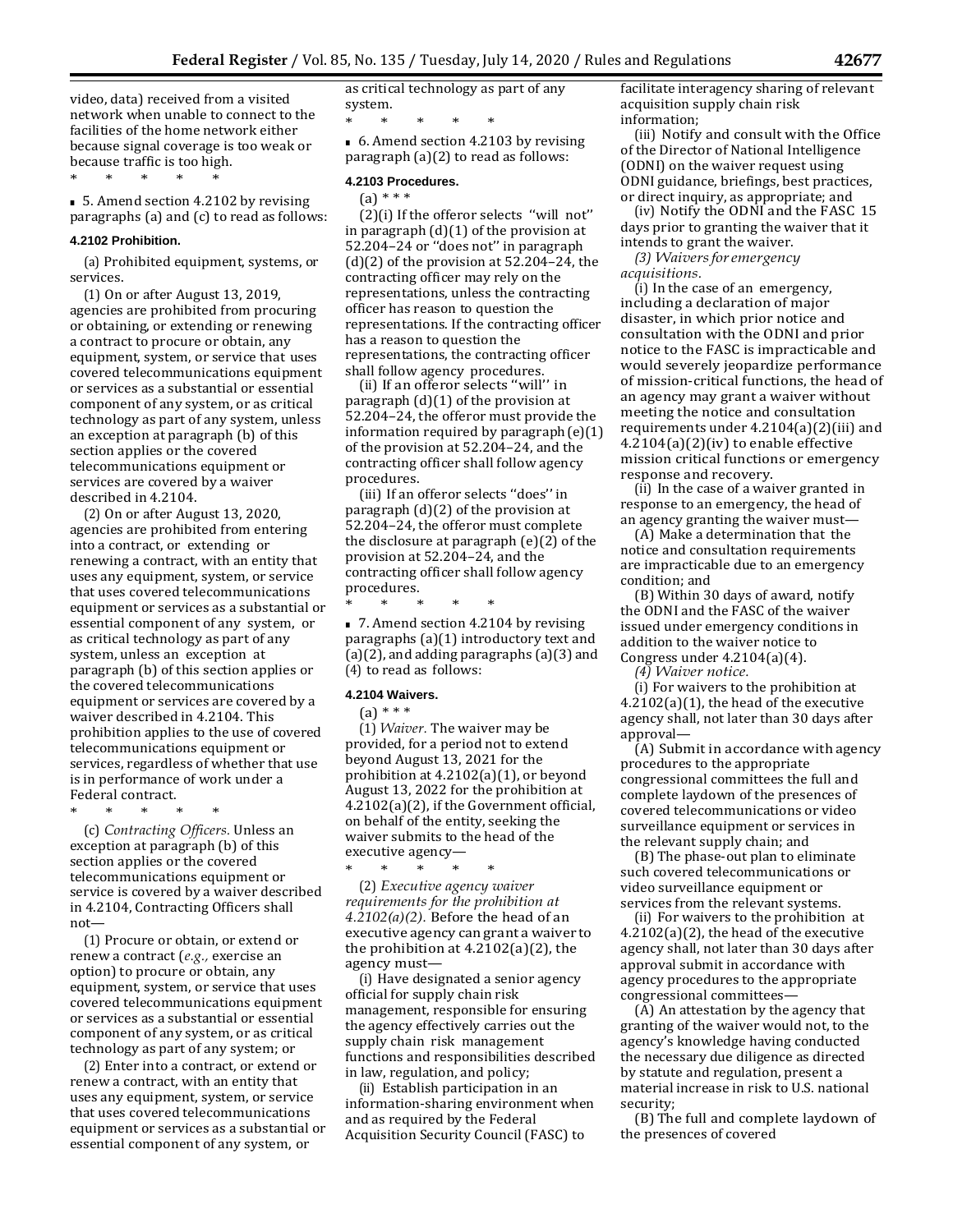telecommunications or video surveillance equipment or services in the relevant supply chain, to include a description of each category of covered technology equipment or services discovered after a reasonable inquiry, as well as each category of equipment, system, or service used by the entity in which such covered technology is found after conducting a reasonable inquiry; and

(C) The phase-out plan to eliminate such covered telecommunications or video surveillance equipment or services from the relevant systems.<br>\* \* \* \* \* \* \* \* \* \* \* \*

# **PART 13—SIMPLIFIED ACQUISITION PROCEDURES**

■ 8. Amend section 13.201 by redesignating paragraph (j) as (j)(1) and adding paragraph (j)(2) to read as follows:

#### **13.201 General.**

\* \* \* \* \*<br>COCAN+++  $\lim_{x \to 0} (1)$  \* \* \* (2) On or after August 13, 2020, agencies are prohibited from entering into a contract, or extending or renewing a contract, with an entity that uses any equipment, system, or service that uses covered telecommunications equipment or services as a substantial or essential component of any system, or as critical technology as part of any system, unless an exception applies or a waiver is granted (see subpart 4.21). This prohibition applies to the use of covered telecommunications equipment or services, regardless of whether that use is in performance of work under a Federal contract.

# **PART 39—ACQUISITION OF INFORMATION TECHNOLOGY**

■ 9. Amend section 39.101 by redesignating paragraph  $(f)$  as  $(f)(1)$  and adding paragraph  $(f)(2)$  to read as follows:

#### **39.101 Policy.**

- \* \* \* \* \*<br>COC43.\*\*\*
	- $\binom{f(1) * * *}{f(1)}$

 $(2)$  On or after August 13, 2020, agencies are prohibited from entering into a contract, or extending or renewing a contract, with an entity that uses any equipment, system, or service that uses covered telecommunications equipment or services as a substantial or essential component of any system, or as critical technology as part of any system, unless an exception applies or a waiver is granted (see subpart 4.21). This prohibition applies to the use of covered telecommunications equipment or services, regardless of whether that

use is in performance of work under a Federal contract.

# **PART 52—SOLICITATION PROVISIONS AND CONTRACT CLAUSES**

■ 10. Revise section 52.204-24 to read as follows:

# **52.204–24 Representation Regarding Certain Telecommunications and Video Surveillance Services or Equipment.**

As prescribed in 4.2105(a), insert the following provision:

# **Representation Regarding Certain Telecommunications and Video Surveillance Services or Equipment (AUG 2020)**

The Offeror shall not complete the representation at paragraph  $(d)(1)$  of this provision if the Offeror has represented that it ''does not provide covered telecommunications equipment or services as a part of its offered products or services to the Government in the performance of any contract, subcontract, or other contractual instrument'' in the provision at 52.204–26, Covered Telecommunications Equipment or Services—Representation, or in paragraph (v) of the provision at 52.212–3, Offeror Representations and Certifications– Commercial Items.

(a) *Definitions.* As used in this provision-*Backhaul, covered telecommunications equipment or services, critical technology, interconnection arrangements, reasonable inquiry, roaming,* and *substantial or essential component* have the meanings provided in the clause 52.204–25, Prohibition on Contracting for Certain Telecommunications and Video Surveillance Services or Equipment.

(b) Prohibition. (1) Section 889(a)(1)(A) of the John S. McCain National Defense Authorization Act for Fiscal Year 2019 (Pub. L. 115–232) prohibits the head of an executive agency on or after August 13, 2019, from procuring or obtaining, or extending or renewing a contract to procure or obtain, any equipment, system, or service that uses covered telecommunications equipment or services as a substantial or essential component of any system, or as critical technology as part of any system. Nothing in the prohibition shall be construed to—

(i) Prohibit the head of an executive agency from procuring with an entity to provide a service that connects to the facilities of a third-party, such as backhaul, roaming, or interconnection arrangements; or

(ii) Cover telecommunications equipment that cannot route or redirect user data traffic or cannot permit visibility into any user data or packets that such equipment transmits or otherwise handles.

(2) Section  $889(a)(1)(B)$  of the John S. McCain National Defense Authorization Act for Fiscal Year 2019 (Pub. L. 115–232) prohibits the head of an executive agency on or after August 13, 2020, from entering into a contract or extending or renewing a contract with an entity that uses any equipment, system, or service that uses covered telecommunications equipment or

services as a substantial or essential component of any system, or as critical technology as part of any system. This prohibition applies to the use of covered telecommunications equipment or services, regardless of whether that use is in performance of work under a Federal contract. Nothing in the prohibition shall be construed to—

(i) Prohibit the head of an executive agency from procuring with an entity to provide a service that connects to the facilities of a third-party, such as backhaul, roaming, or interconnection arrangements; or

(ii) Cover telecommunications equipment that cannot route or redirect user data traffic or cannot permit visibility into any user data or packets that such equipment transmits or otherwise handles.

(c) *Procedures.* The Offeror shall review the list of excluded parties in the S[ystem for](https://www.sam.gov/)  Award Management (SAM) (*[https://](https://www.sam.gov/) [www.sam.gov](https://www.sam.gov/)*) for entities excluded from receiving federal awards for ''covered telecommunications equipment or services.''

(d) *Representations.* The Offeror represents that—

(1) It [ ] will, [ ] will not provide covered telecommunications equipment or services to the Government in the performance of any contract, subcontract or other contractual instrument resulting from this solicitation. The Offeror shall provide the additional disclosure information required at paragraph (e)(1) of this section if the Offeror responds 'will" in paragraph (d)(1) of this section; and

(2) After conducting a reasonable inquiry, for purposes of this representation, the Offeror represents that—

It [] does, [] does not use covered telecommunications equipment or services, or use any equipment, system, or service that uses covered telecommunications equipment or services. The Offeror shall provide the additional disclosure information required at paragraph (e)(2) of this section if the Offeror responds ''does'' in paragraph (d)(2) of this section.

(e) *Disclosures.* (1) Disclosure for the representation in paragraph (d)(1) of this provision. If the Offeror has responded 'will" in the representation in paragraph (d)(1) of this provision, the Offeror shall provide the following information as part of the offer:

(i) For covered equipment—

(A) The entity that produced the covered telecommunications equipment (include entity name, unique entity identifier, CAGE code, and whether the entity was the original equipment manufacturer (OEM) or a distributor, if known);

(B) A description of all covered telecommunications equipment offered (include brand; model number, such asOEM number, manufacturer part number, or wholesaler number; and item description, as applicable); and

(C) Explanation of the proposed use of covered telecommunications equipment and any factors relevant to determining if such use would be permissible under the prohibition in paragraph (b)(1) of this provision.

(ii) For covered services—

(A) If the service is related to item maintenance: A description of all covered